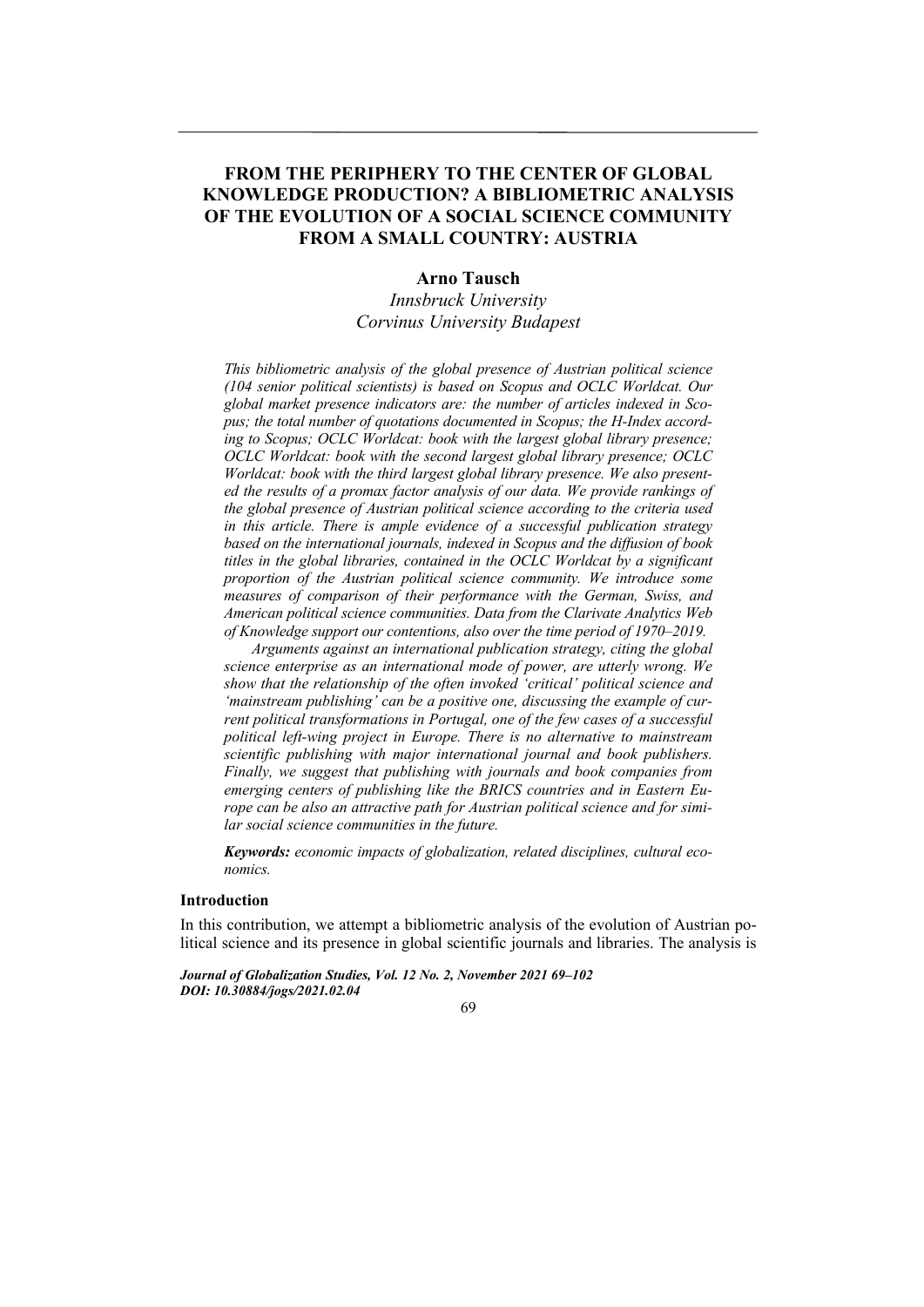based on the study of the publication patterns of 104 senior political scientists associated with Austrian academic institutions since the  $1970$ .<sup>1</sup> The detailed analysis of the trajectory of this social science community, which hitherto was not really at the center of global knowledge production in the field, generally associated with the major political science institutions in the United States of America, the United Kingdom and a few other countries, ranking top on any common University ranking system, offers many insights into the evolution of global social science in the period of globalization. Our analysis tries to spell out which conditions led to the considerable global presence of the top Austrian social scientists and offers a number of implications for the social science communities around the globe. The implications drawn hold not only for the Austrian political science community but for social scientists from smaller countries and from countries of the semi-periphery and periphery all over the world.

Today, the use of bibliometric comparisons to assess the scientific impact of a political science community is commonplace in the literature (Erne 2007; Hix 2004; Nederhof 2006). There is now a great variety of countries being covered by such studies and the political science communities under such scrutiny include, besides Austria (Ennser-Jedenastik *et al.* 2018) the Czech Republic (Kouba *et al.* 2015); Eastern Europe (Jokic *et al.* 2019); the Francophone countries (Simard, Cornut 2012); Germany (Chi 2012; Kittel 2009; Pehl 2012; Plümper 2003); Latin America (Basabe-Serrano, Huertas 2018); Norway (Schneider 2009); Poland (Bukowska, Łopaciuk-Gonczaryk 2018); Portugal (Cancela *et al.* 2014); Quebec, Canada (Cardinal, Bernier 2017); Switzerland (Bernauer, Gilardi 2010); and the United Kingdom (Butler, McAllister 2009).

But these analyses content themselves with the usual bibliometric indicators of social science journal publications, citations, and a few other analytical indices associated with them, like the H-Index (see below). The Austrian case study, mentioned above (Ennser-Jedenastik *et al.* 2018), only calculates the Austrian share in political social science and international relations publishing over time. None of these studies, however, hitherto analyzed the question of the global library presence of such a community. Seen from the perspective of smaller countries and the global periphery and semi-periphery, this question is far from trivial, and deserves a lot of future research efforts (see below).

In general, only occasionally international social science journal sever took notice of the development of political science in Austria in general. One of these few exceptions was the analysis published by Pelinka, 1996 in the leading political science journal of the neigh boring country Switzerland*.* There, the author already found a strong, and what we interpret even alarming dependence of the career patterns of the professors at the political science departments in Austria from the neigh boring "big brother" Germany, a country with the same official language as Austria, and playing such a dominant role in the Eurozone countries (Laski, Podkaminer 2012; Podkaminer 2016). If anything, this dependence of the Austrian Universities from Germany increased ever since. Today, 28 per cent of the 2500 University professors in Austria are Germans.<sup>2</sup> Even the *Frankfurter Allgemeine (FAZ),* Germany's leading newspaper, wrote, '*Aus der Internationalisierung wurdeeine Germanisierung*' (*i.e*., internationalization turned into Germanization).<sup>3</sup> The FAZ writes that this is problematic if Austria's cultural heritage remains underexposed and the academic curricula and the research content changes. One example, the FAZ maintains, relates to contemporary history. Of six academic sites in Austria with a contemporary history program, four are run by German professors. At these institutes, the main areas of research have shifted. An Austrian research focus –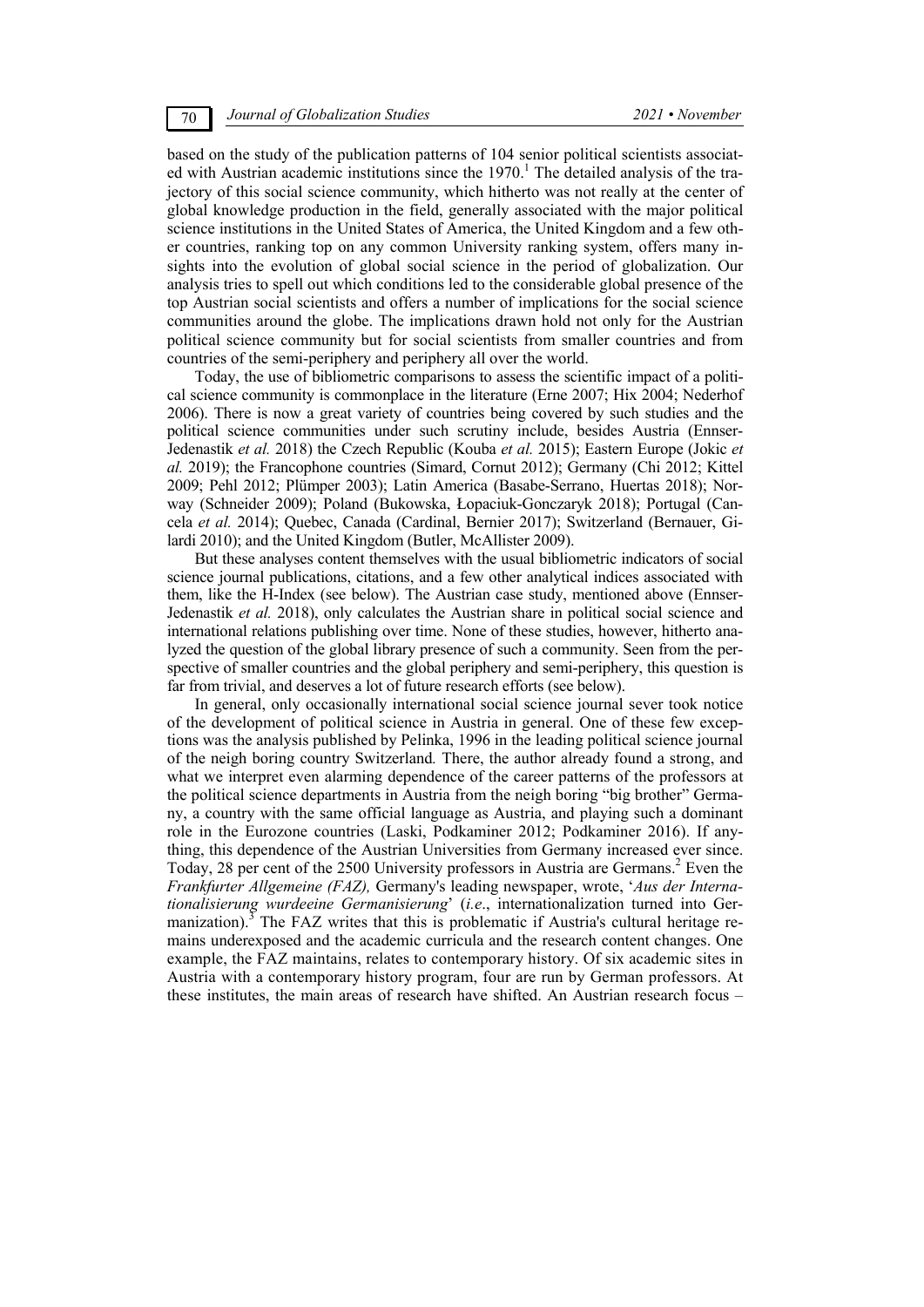about Austrofascism, the culture of remembrance of the *Shoah* and world political neutrality – is kept alive only in Innsbruck and Vienna.

Most available analyses about the general trajectory of political science in Austria concurred with the general conclusions of Pelinka's analysis, published two and a half decades ago: a relatively low degree of internationalization of the discipline in the country (Decker *et al.* 2018; Heinisch 2004, 2018; König 2010, 2011, 2013).

The aim of the present contribution is to show that Pelinka's call for increased internationalization of the discipline, for many years centered around the niche of the study of the Austrian political system, was put into practice by a considerable and growing number of scholars, especially from the younger generations. An important segment of the profession took up the challenges of prevailing on global science markets, thus re-iterating the results of an earlier extensive bibliometric analysis already published on the subject (Tausch 2016). In a similar vein, Ennser-Jedenastik *et al.* 2018, based on a bibliometric analysis about Austrian political science using more limited data from the *Web of Knowledge* came to a parallel positive conclusion, saying that the number of publications of the researchers with an Austrian affiliation in the SSCI (Social Science Citation Index) journals in the categories of political science and international relations is now three- to four-times higher than 20 years ago. At about 0.7 per cent of the worldwide political science research output in 2016, Austria's contribution is even larger than its share of the world's population (about 0.1 per cent) and, more importantly, its share of global GDP (about 0.34 per cent).

These optimistic results about the positive effects of internationalization presented here could have well even motivated us to entitle our article even with the words *'sursum corda' ('lift up your hearts')* used during two millennia of Roman Catholic Liturgy. 4 Our new hard bibliometric data corroborate the general political economy strategy advice of opening up to global markets (OECD 1998).

In a standard fashion, the evidence presented here is of course also based on the count of the number of articles, the numbers of citations, and the H-Index of authors (Bernauer, Gilardi 2010), all evidenced in the most encompassing global science documentation system today, *Scopus*.<sup>5</sup> But as an important addition, we apply the relatively new methodology of assessing the global library outreach of each of our analysed 104 authors achieved by their three most widely circulated book and book chapter publications (White *et al.* 2009; Tausch 2018).

We present ranking data, based on these variables, using well established techniques of parametric indicator construction based on factor analysis (Heshmati, Oh 2006; Heshmati 2003; Kumbhakar *et al.* 1999; Casu *et al.* 2004).

We also present some stylized comparisons of our data with the achievements of the respective current political science association presidents in Germany,<sup>6</sup> Switzerland, $\frac{7}{7}$  and the United States of America<sup>8</sup> as simple benchmark indicators of the standards achieved in other countries, and we also compare the Austrians' achievements with those of Elinor Claire Ostrom (1933–2012), who is the single political scientist ever to have won the Nobel Memorial Prize in Economic Sciences  $(2009)$ .<sup>9</sup> The methodology of our comparisons are simple, and admittedly even primitive: instead of collecting the data of thousands of political scientists in those countries, we attempt to answer a simple question: Who else than the current President of a Political Science Association represents the prevailing quality standards of political science, widespread in the country? Who else than the single political scientist ever to have been awarded a Nobel Prize might serve as a role model for the global profession?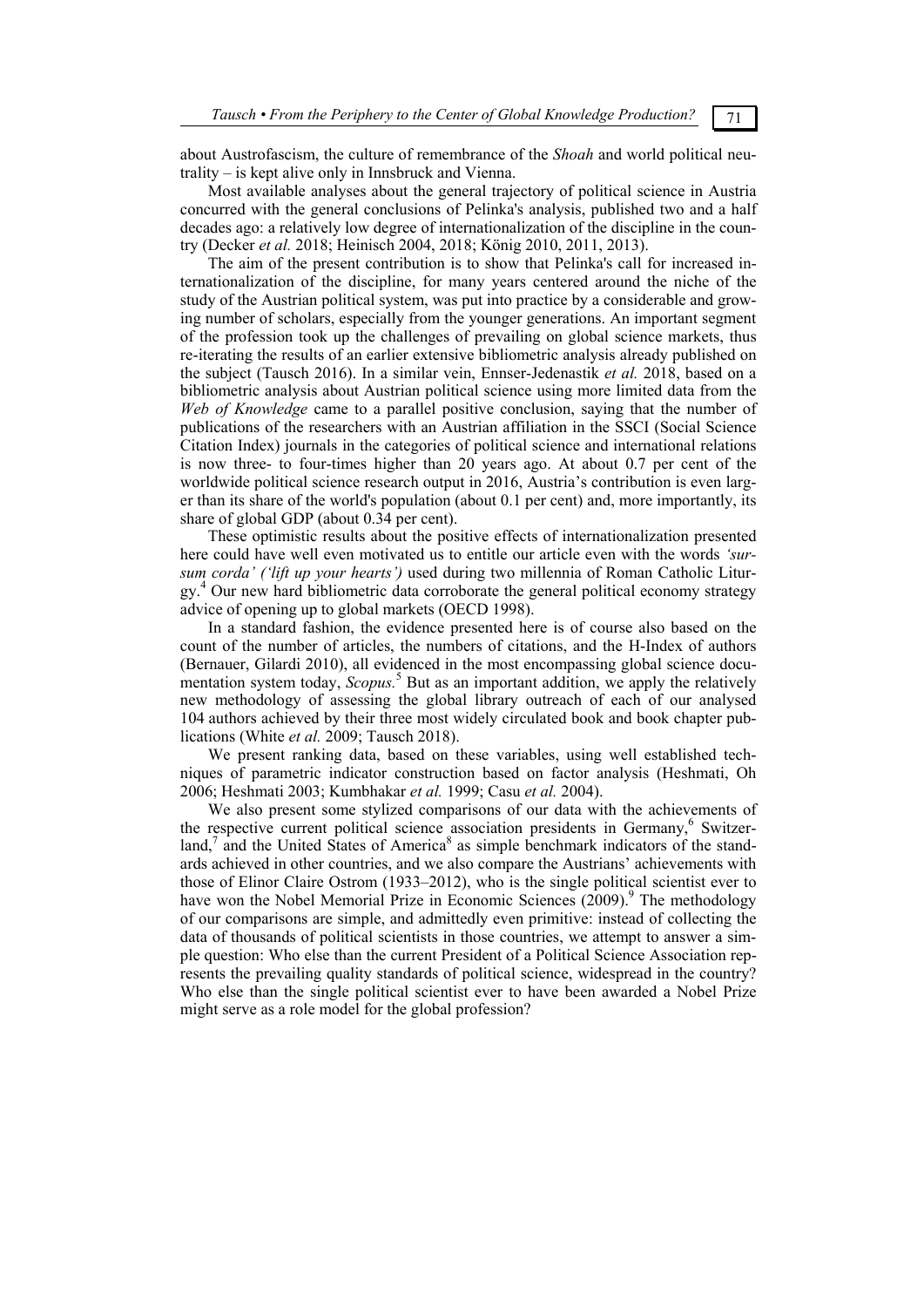72 *Journal of Globalization Studies 2021 • November* 

We also can show which Austrian political science monographies achieved a higher global library presence than the official journal of the world's leading political science association – the American Political Science Association's *'American Political Science Review'.*<sup>10</sup>

We finally rounded up our *Scopus*-based analyses with data from the Clarivate Analytics *Web of Knowledge.* We selected the Social Sciences Citation Index (SSCI), and specified results from the fields of Political Science (POL SCI) and International Relations  $\text{(IR)}$ .<sup>11</sup> In addition, we analyzed the performance of the respective political science community – Austria, Germany, Switzerland, in relation to the share of global GDP of the respective country.

We finally debate the relationship of 'critical' political science and 'mainstream publishing,' citing the example of current political transformations in Portugal, where political strategy formation and global social science publishing very well go hand in hand.

### **Background**

The overall development of political science in Austria can now look back on more than five decades of development (Brand, Kramer 2011; Decker *et al.* 2018; Heinisch 2004; Karlhofer, Plasser 2012; König 2010, 2011, 2013; Markovits, Rosenberger 2001; Pelinka 1995, 2018; Sauer 2016). The list of the past presidents of its professional association, the *Austrian Political Science Association,*12 assembles the names of the leading personalities who played a pivotal role in the establishment of the discipline since the late 1960s. Without hesitation, one of them is Anton Pelinka, who was elected to this office two times in his long and fruitful career, spanning over almost six decades. *OCLC Classify* nowadays mentions none the less than 25 of his works, which are present at more than 100 libraries around the globe.<sup>13</sup> For any reader of this article,  $\overrightarrow{OCLC}$ *Worldcat Identities* offers an additional free, one-click access to the impressive scholarly achievements of this particular Austrian political scientist:<sup>14</sup> 332 works in 1,108 publications in three languages and 13,512 library holdings.

*Table 1* 

## **Presidents of the** *Austrian Political Science Association***<sup>15</sup>**

| 1970/71 Anton Pelinka       | 1995/96 Fritz Plasser            |
|-----------------------------|----------------------------------|
| 1972/73 Franz Horner        | 1997/99 Sonja Puntscher Riekmann |
| 1974/75 Peter Gerlich       | 2000/01 Ferdinand Karlhofer      |
| 1976/77 Dieter Bichlbauer   | 2002/03 Birgit Sauer             |
| 1978/79 Raoul Kneucker      | 2004/05 Rainer Bauböck           |
| 1980/81 Hans-Georg Heinrich | 2006/07 Sieglinde Rosenberger    |
| 1982/83 Eva Kreisky         | 2008/09 Monika Mokre             |
| 1984/85 Anton Pelinka       | 2010/11 Karin Liebhart           |
| 1986/87 Herbert Dachs       | $2012/13$ Gilg Seeber            |
| 1988/89 Emmerich Tálos      | 2014/15 Gilg Seeber              |
| 1990/91 Charlotte Teuber    | 2016/17 Reinhard Heinisch        |
| 1992/94 Otmar Höll          | 2018/19 Monika Mühlböck          |

Senn and Eder (2018) in their recent analysis highlighted that the evolution and development of political science in Austria has progressed in five distinct phases, thus reiterating the account already provided by Pelinka himself in 1966. The phase of institutionalization with a nascent self-perception of scholars as political scientists, the founding of political-science departments and study programs, and a focus on civic, professional, and academic relevance of the 1970s was followed by a phase of (re)integration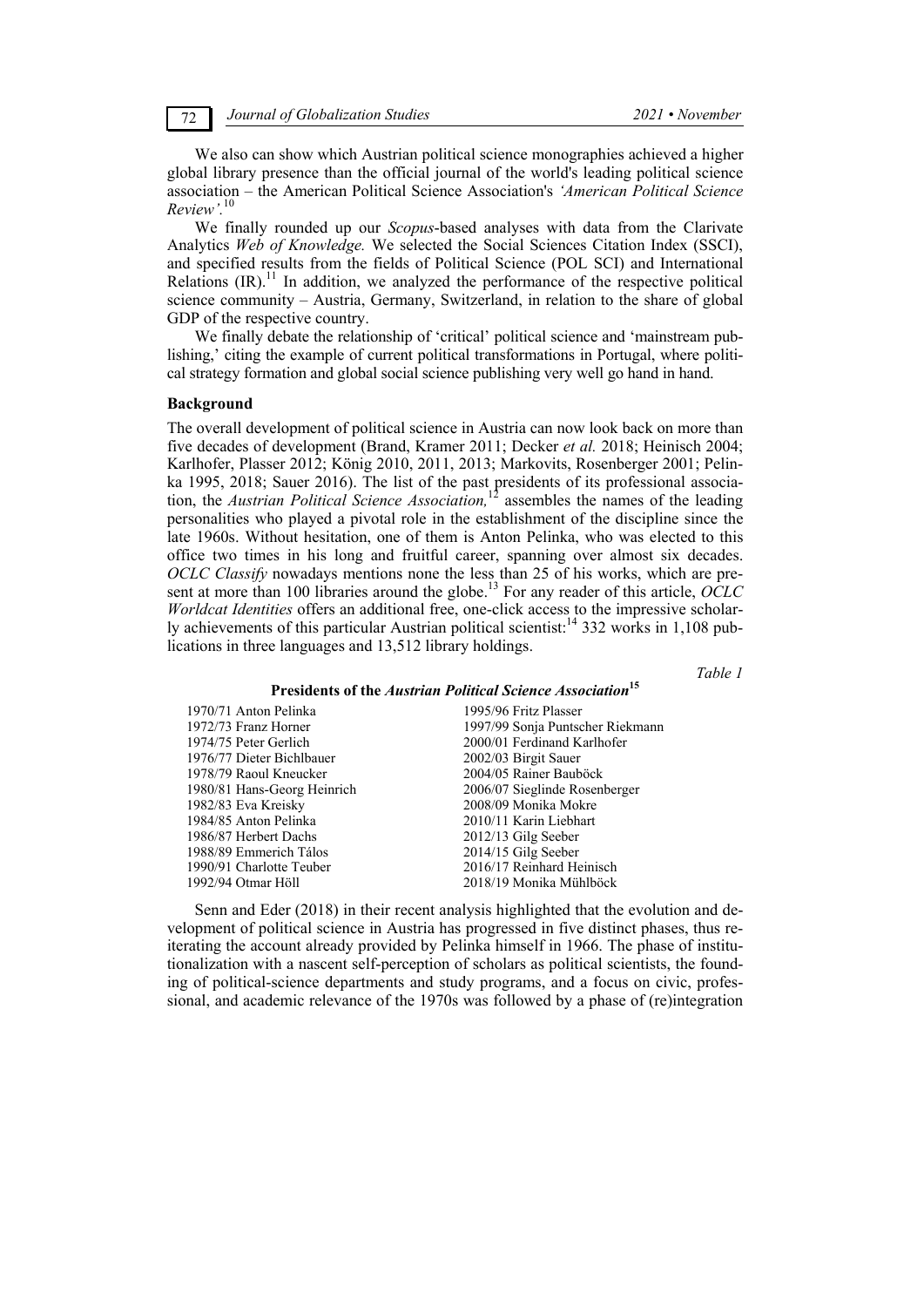and self-reflection, in which political scientists in Austria broadened and deepened their ties to the transnational discipline and started to engage in a debate on their academic relevance, but still hesitated to systematically inquire into the societal relevance of their work (Senn, Eder 2018).

More pessimistic accounts of the trajectory of the discipline in the most periods abound. Decker *et al.* (2018) reiterated the assessment already published by König 2011, who argued that the discipline appears incapable to adapt its theoretical and methodological instruments in order to deal with pertinent societal problems. König bemoaned the lack in communication and cooperation on the national and international level and the lack of inter-disciplinary qualities. For Decker *et al.* (2018) this lack in cooperation undermines the generation of major new knowledge surplus, methodological innovation, the development of theories, and ultimately also the ability to inform political decision-making and the public on pivotal societal questions.

Heinisch (2018) arrived at an even darker description,

In many Western and Northern European countries, the establishment of epistemologically based performance criteria and the definition of official standards has shattered the comfortable notion that all departments and all manners of scholarship were roughly equally valid and thus equally good. When infusions of federal money poured into German universities so that some institutions became officially designated 'excellent,' a new standard of relevance was set. In the remaining seemingly 'non-excellent' departments, the professoriate suddenly found itself relegated to the second tier and in some sense rendered less (academically) relevant. Along with their allies in the traditional media, they struck back, accusing the top tier researchers of being interested more in impact metrics and publications in obscure journals than in contributing to national debates about the big questions. The implication is that democracies are falling apart […], but all that political science can offer is more quations. Critics of the emerging new mainstream are calling this development the assault of economization on the Humboldtian university tradition of erudite and holistic reflection (Heinisch 2018).

But our analysis shows the opposite, and that important segments of political science in Austria – including critics of the Anglo-American science publishing like Ulrich Brand himself (Brand, Kramer  $2018$ )<sup>16</sup> – did very well on the international markets and that the emancipation from the very straightjackets of publishing in Germany with its own hierarchies and modes of power was one of the key conditions for the sustainable success of Austrian political science in recent years. Emancipate yourself from Germany, and go global could have been the slogan of the most successful members of the profession.

Still somehow supporting the quoted instances of Austrian self-criticism, the international ranking of Austrian political science journals is currently indeed not yet satisfactory.17 The ranking of journals which we briefly report here is based on *SCImago Journal & Country Rank,* which is a publicly available portal that includes journals and country scientific indicators developed from the information contained in the *Scopus* database. *SCImago* is a research group of the Spanish *Consejo Superior de Investigaciones Científicas (CSIC),* the University of Granada, the University of Extremadura, the University Carlos III (Madrid) and the University Alcalá de Henares, dedicated to information analysis.18 In their rankings, journals can be grouped by subject area (27 major thematic areas), subject category (313 specific subject categories) or by country. Their citation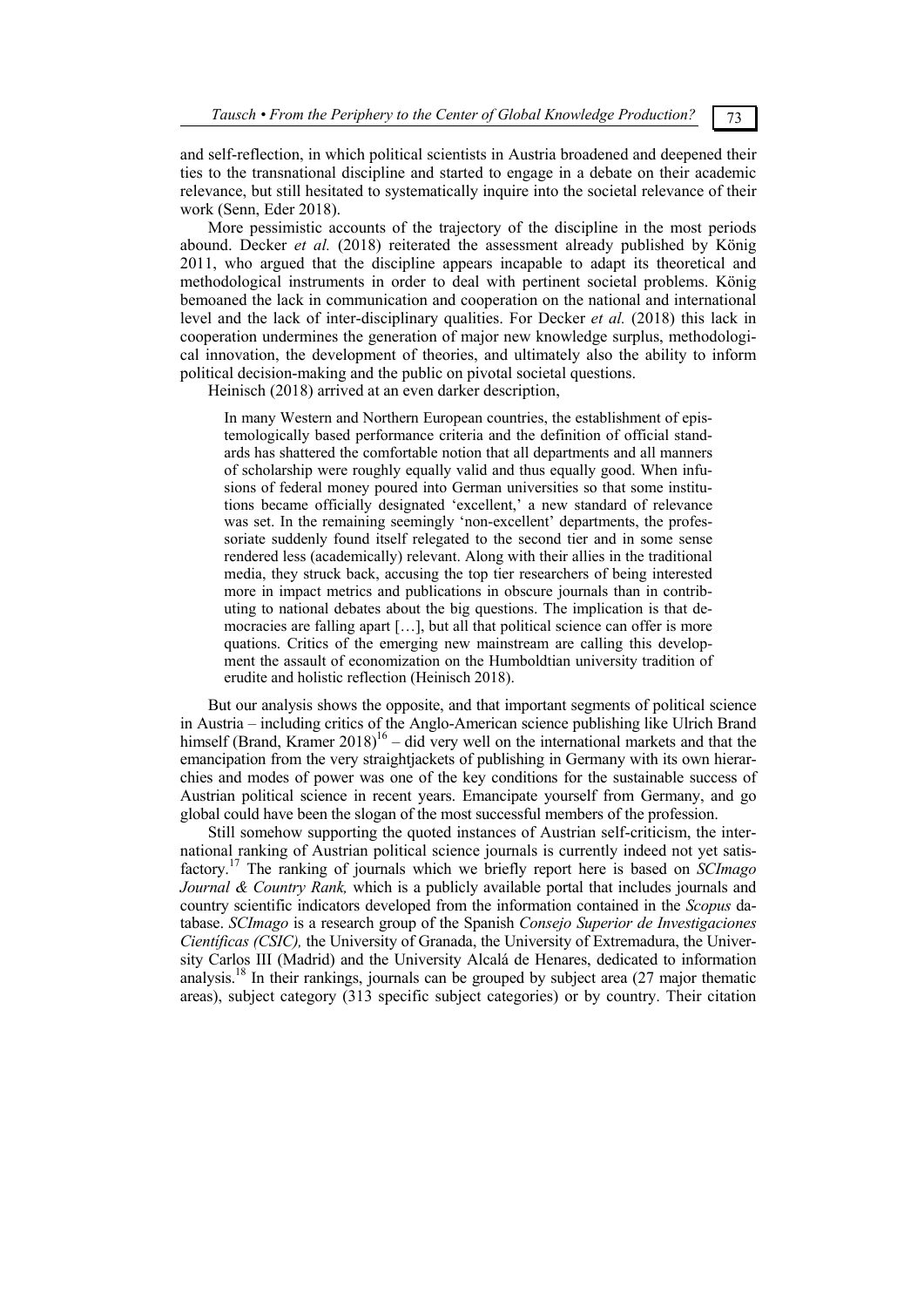data are drawn from over 34,100 titles from more than 5,000 international publishers and country performance metrics from 239 countries worldwide. The *SCImago Journal Rank (SJR) indicator* was developed by *SCImago* from the widely known algorithm 'Google PageRank' (Langville, Meyer 2006). The indicator shows the visibility of the journals contained in the *Scopus* database from 1996 onwards. Working with this freely available on-line global scientific journal ranking service, offered by *SCImago,* we arrive at the conclusion that among the 503 global political science and international relations journals, the highest ranked Austrian political science journal is *'European Integration* – *Online Papers'* (rank 184),19 followed by the *'Oesterreichische Zeitschrift fur Politikwissenschaft – Austrian Political Science Review'* (rank 356),<sup>20</sup> and '*Living Reviews in European Governance'* (rank 398).<sup>21</sup>

Our Table 2 now compares the *SCImago* rankings of the *'Austrian Political Science Review'* with the rankings of political science journals from other countries. Not only journals from highly developed Western countries are ranked ahead of the flagship journal of Austrian political science, but also journals from Eastern Europe, the BRICS countries and developing countries, which all did rather well in comparison to the *'Austrian Political Science Review'*(journals in the Russian Federation, Brazil, Romania, Chile, Colombia, Croatia, India, Turkey, China, the Czech Republic, Lithuania, Mexico, Philippines, Poland, Singapore, Slovenia, South Korea, Taiwan-China, and Venezuela). They all would offer rich and growing publication opportunities, and no gatekeepers in Germany are needed to foster a future career of an Austrian social scientist.

*Table 2* 

| are ranked ahead of the Austrian Journal of Political Science |                                                                                                    |  |  |  |  |
|---------------------------------------------------------------|----------------------------------------------------------------------------------------------------|--|--|--|--|
|                                                               | Number of political science journals, ranked ahead of the<br>Austrian Journal of Political Science |  |  |  |  |
| United Kingdom                                                | 183                                                                                                |  |  |  |  |
| <b>United States</b>                                          | 73                                                                                                 |  |  |  |  |
| Netherlands                                                   | 33                                                                                                 |  |  |  |  |
| Germany                                                       | 12                                                                                                 |  |  |  |  |
| Spain                                                         | 7                                                                                                  |  |  |  |  |
| France                                                        | 6                                                                                                  |  |  |  |  |
| <b>Russian Federation</b>                                     | 5                                                                                                  |  |  |  |  |
| Brazil                                                        | 3                                                                                                  |  |  |  |  |
| Canada                                                        | 3                                                                                                  |  |  |  |  |
| Romania                                                       | 3                                                                                                  |  |  |  |  |
| Chile                                                         | $\overline{2}$                                                                                     |  |  |  |  |
| Colombia                                                      | $\overline{c}$                                                                                     |  |  |  |  |
| Croatia                                                       | 2                                                                                                  |  |  |  |  |
| India                                                         | $\overline{c}$                                                                                     |  |  |  |  |
| Turkey                                                        | $\overline{2}$                                                                                     |  |  |  |  |
| Australia                                                     |                                                                                                    |  |  |  |  |
| China                                                         |                                                                                                    |  |  |  |  |
| Czech Republic                                                |                                                                                                    |  |  |  |  |
| Denmark                                                       |                                                                                                    |  |  |  |  |
| Italy                                                         |                                                                                                    |  |  |  |  |

# **The** *SCImago* **Ranking of the** *Austrian Political Science Review*  **by international comparison: How many journals from other countries**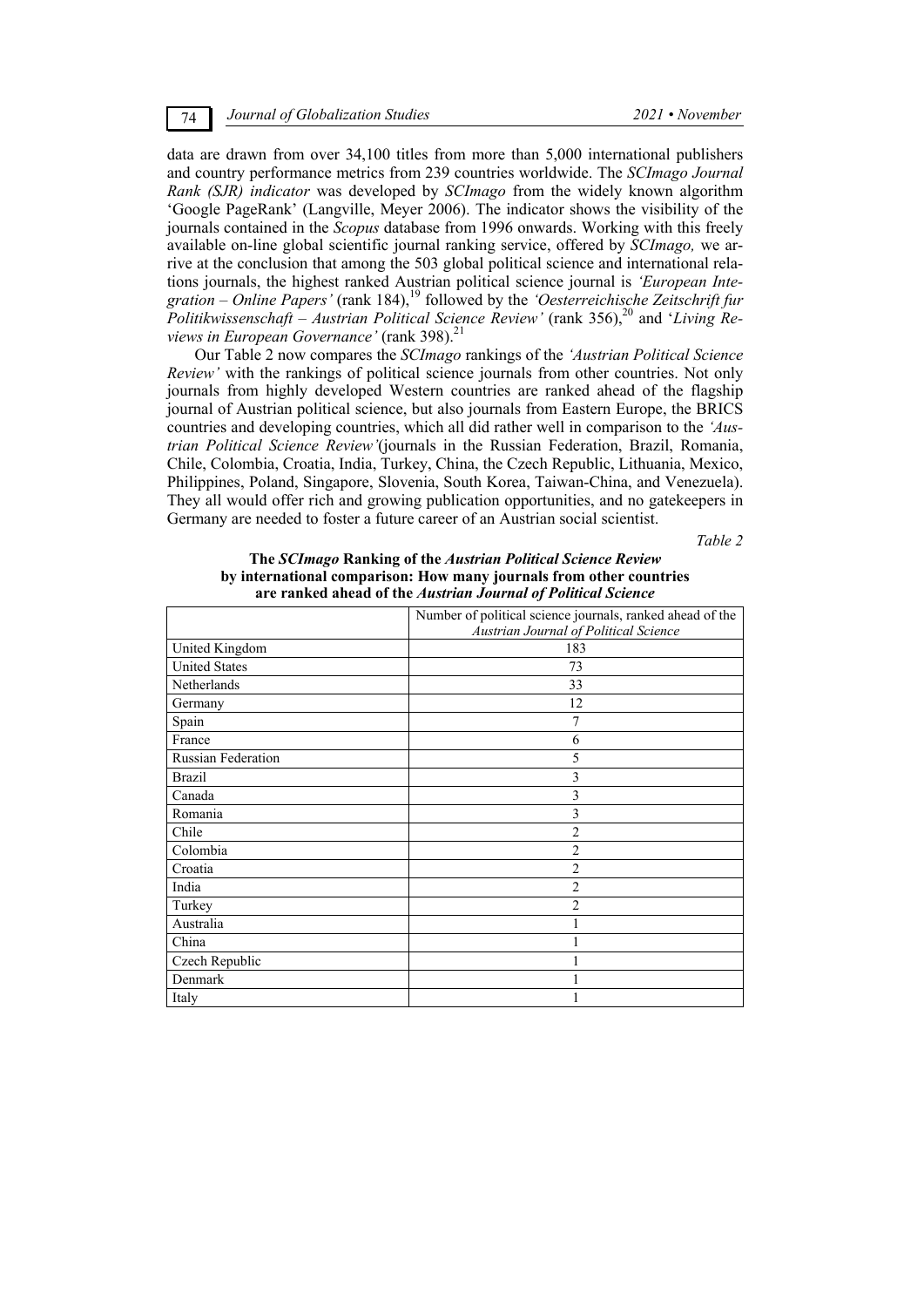|             | Table 2 continued |
|-------------|-------------------|
| Japan       |                   |
| Lithuania   |                   |
| Mexico      |                   |
| Philippines |                   |
| Poland      |                   |
| Singapore   |                   |
| Slovenia    |                   |
| South Korea |                   |
| Sweden      |                   |
| Taiwan      |                   |
| Venezuela   |                   |

## **Acquiring a Perspective from Earlier Studies on the Subject**

At the outset, we should state that a bibliometric analysis (Braun 1985) of the global library and academic journal presence must not be interpreted as yet another attempt to arrive at a measure of *'academic quality'.* As in the hitherto published single and encompassing bibliometric analysis of Austrian political science (Tausch 2016), we are mainly concerned about reaching out to global scientific markets and about the use of publishing opportunities, pure and simple. Tausch (2016) combined *OCLC Worldcat*   $data<sup>22</sup>$  about global library presence with data about the maximum library outreach achieved by an author in the very divergent scientific cultures of France,  $^{23}$  Sweden,  $^{24}$ and Japan, $^{25}$  and the library presence of an author in China.<sup>26</sup> The study also used journal publishing and citation data from *Scopus*27 and *EBSCO Host,*28 and compared journal article publications in Spain, Portugal and in Latin America, indexed in *Dialnet,*<sup>29</sup> and article publications in Eastern Europe, indexed in *CEEOL.<sup>30</sup>* The last three indicators of the study considered the library presence of an author at the library of the European Commission,<sup>31</sup> the United Nations in New York,<sup>32</sup> and at the United States Department of Defense, $33$  to weight the assumed international political and strategic significance of the works of an author. In overall terms, the analysis of the global publishing impact of more than 300 political science researchers from Austria and more than 70 senior researchers with *'habilitation'*34 (*i.e*., roughly equivalent to tenured professors) already revealed a high global outreach of a considerable and growing globalized segment of the Austrian political science research community (Tausch 2016).

## **Methodology and Data for the Present Article**

Our present analysis now estimates the global impact of the meanwhile 104 senior Austrian political science researchers, associated today or formerly associated with the three departments of political science in Innsbruck, Salzburg and Vienna. They currently or in the past were working at these departments as full or associate professors, or were granted the *'venialegendi'* in the course of the habilitation procedure at their respective departments according to Austrian University law (see also, Pelinka 1996). Our sample also contains the current and past presidents of the *Austrian Political Science Association*. We also cross-checked the entries in our sample with the current staff of the major political science think-tanks of the country (see our Appendix). All scholars with a *'habilitation'* degree were included in the sample.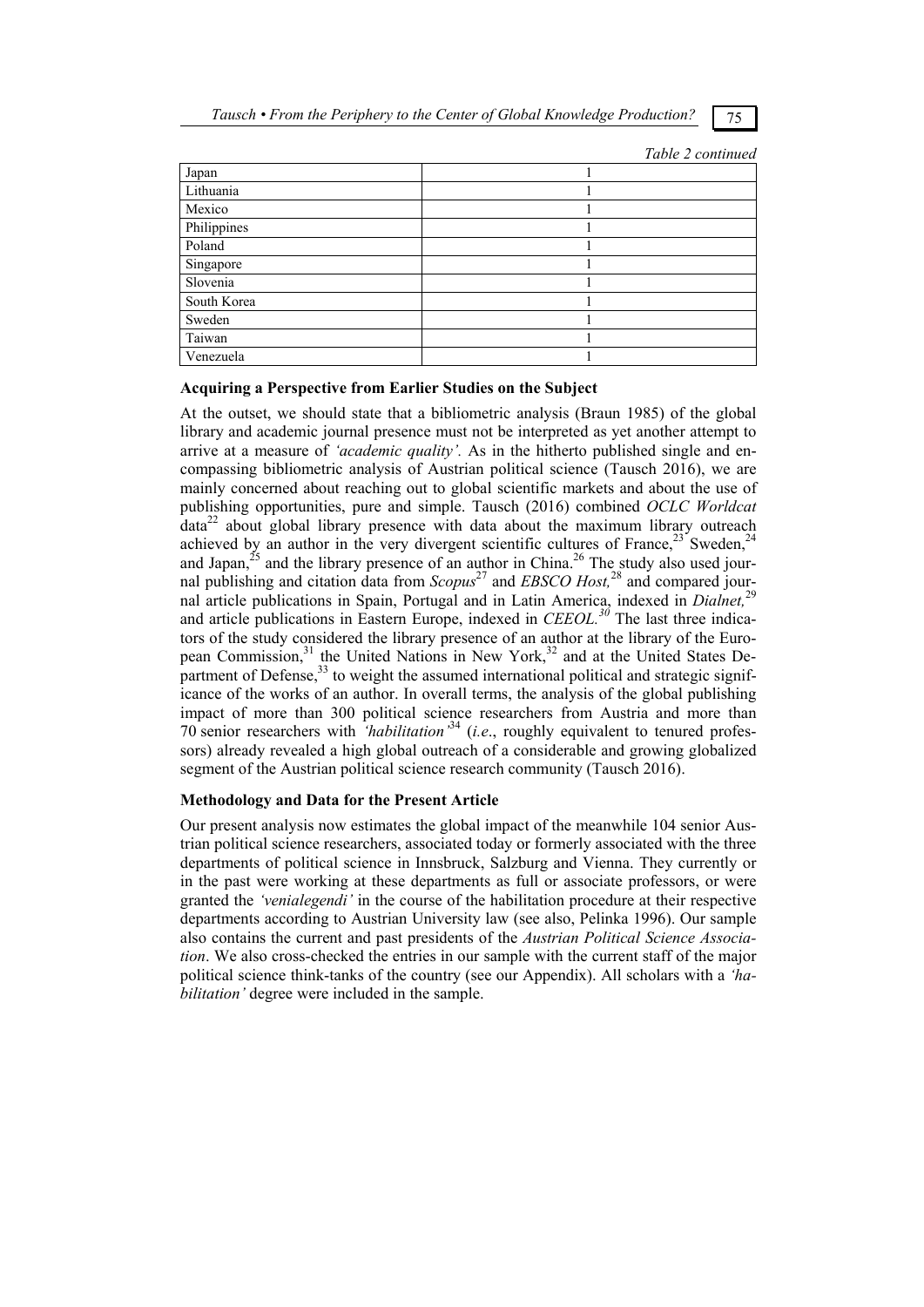Bernauer and Gilardi (2010) in their bibliometric analysis of the trajectory of Swiss political science relied on the usual methodology combining the number of articles, academic citations and the so-called H-Index in the *Web of Knowledge,* now offered world-wide by *Clarivate Analytics.* In the present analysis, we rely on the same benchmark indicators, provided by the even more encompassing data base *Scopus.*

In a simple and clear-cut way, we also rely here on data provided by the *OCLC Worldcat,* the world's single and all-encompassing union catalogue of academic libraries around the globe.<sup>35</sup> Our global market presence indicators for our political science community under investigation thus are:

- Number of articles indexed in *Scopus.*
- Total number of quotations documented in *Scopus.*
- H-Index according to *Scopus.*
- *OCLC Worldcat*: book with the largest global library presence.
- *OCLC Worldcat*: book with the second largest global library presence.
- *OCLC Worldcat*: book with the third largest global library presence.

Both data systems are easy to handle, and in the following Images, we show the results for the Austro-American scholar Paul Felix Lazarsfeld (1901–1976), who played such an important role in the development of Austrian political science after the Second World War as a teacher and initiator of the establishment of modern social scientific political science in Austria at the Institute for Advanced Studies (IHS) in Vienna (Pelinka 1996).

|                                                                                                                                         | Lazarsfeld, Paul |                |                 |                 |                                                    |                   |  |
|-----------------------------------------------------------------------------------------------------------------------------------------|------------------|----------------|-----------------|-----------------|----------------------------------------------------|-------------------|--|
| Search                                                                                                                                  |                  | Search         |                 | Search          |                                                    |                   |  |
| <b>Search Results</b>                                                                                                                   |                  |                |                 |                 |                                                    |                   |  |
| Search Criteria: author = Lazarsfeld, Paul                                                                                              |                  |                |                 |                 |                                                    |                   |  |
| Displaying 1 to 25 of 135                                                                                                               |                  |                |                 | ex First < Prev | $\overline{\mathbf{z}}$<br>$\mathbf{3}$<br>$\vert$ | Last >><br>Next > |  |
| <b>Title &amp; Author</b>                                                                                                               |                  | Format         | <b>Holdings</b> | Editions        | From                                               | P <sub>2</sub>    |  |
| Say it with figures<br>by Zeisel, Hans<br><b>DDC/LCC</b>                                                                                |                  | ш              | 1843            | 23              | 1947                                               | 2018              |  |
| The people's choice: : how the voter makes up his mind in a presidential campaign<br>by Lazarsfeld, Paul F., 1901-1976<br><b>DDCACC</b> |                  | ▫              | 1772            | 68              | 1944                                               | 1993              |  |
| Personal influence: : the part played by people in the flow of mass communications<br>by Katz, Elihu, 1926-<br><b>DDC/LCC</b>           |                  | ш              | 1459            | 54              | 1955                                               | 2017              |  |
| The language of social research: : a reader in the methodology of social research<br>by Lazarsfeld, Paul F., 1901-1976<br><b>DDCACC</b> |                  | $\blacksquare$ | 1213            | 65              | 1955                                               | 1967              |  |

**Fig. 1. Global Library presence data for Paul Lazarsfeld from** *OCLC Classify***<sup>36</sup>**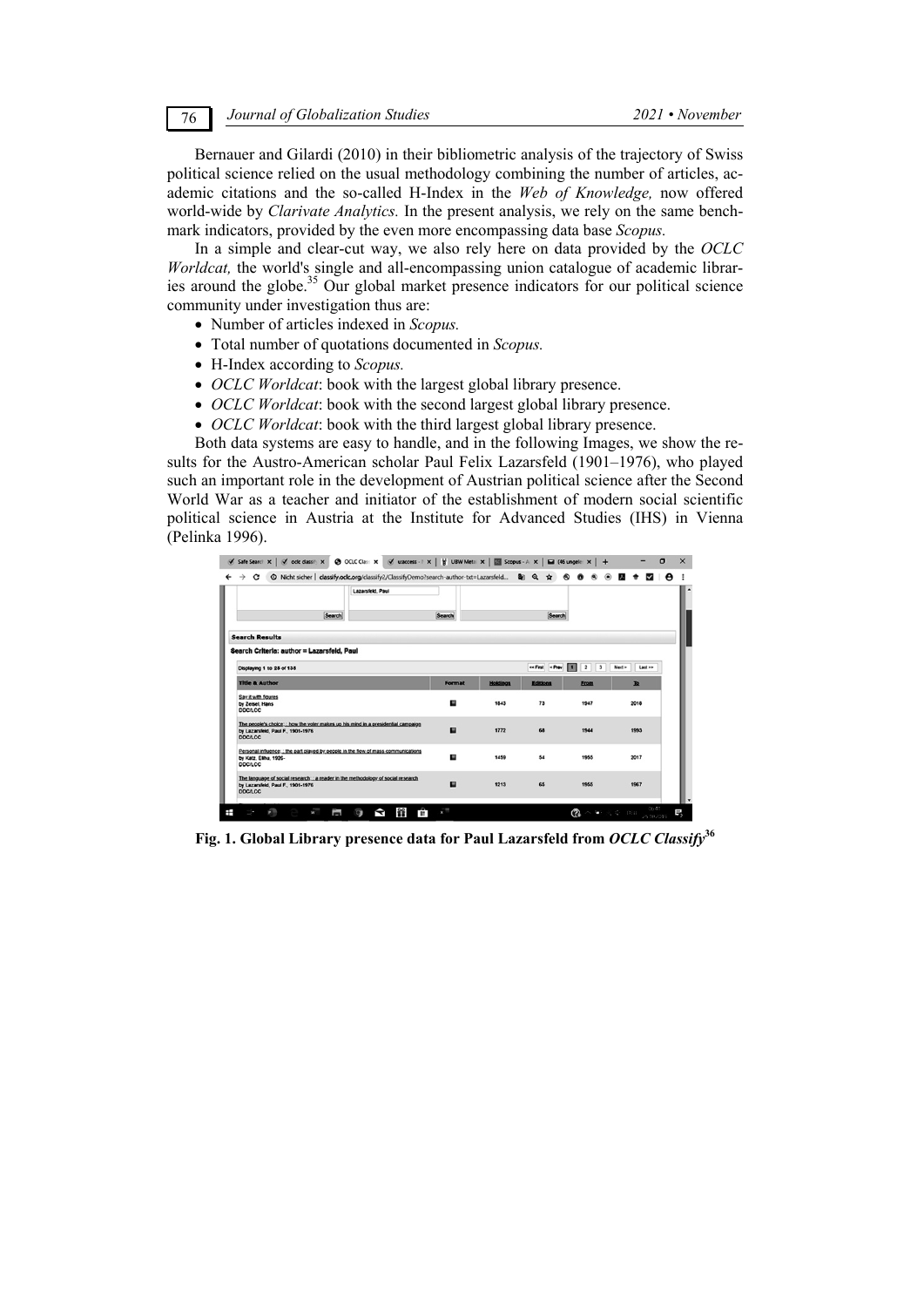

**Fig. 2. Global journal presence indicators from Scopus: Paul Lazarsfeld37**

A few additional remarks about the methodology should follow.

*First* of all, Bernauer and Gilardi (2010) were correct in emphasizing that the H-Index (Hirsch 2005) measures how many of a given scientist's publications out of his/her total publications (N) have at least *h* citations, whereas his/her other publications  $(N - h)$  have less than *h* citations. The H-index of 5 means that a scholar has five publications that have been cited at least five times each. Bernauer and Gilardi underline that the H-Index 'punishes' authors who score a large number of citations with few publications or publish a lot but attract few citations per publication. The H-Index rewards scholars who consistently publish frequently cited works (*Ibid.*).

In using citation figures, we agree with Bernauer and Gilardi that bibliometric information of the kind we use here is open to questioning. Self-citation not only increases the number of citations, but it also affects how many citations the respective author receives from others. Furthermore, Bernauer and Gilardi (2010) correctly highlighted that the citation process is not necessarily neutral; it can amplify dubious research results and understate solid ones. However, we share with Bernauer and Gilardi the judgement that the number and impact of publications is an important indicator of the international visibility of research activity.

Ideally, our bibliometric investigation should have analyzed the time series data for the performance of the median of the Austrian political science community in comparison with that of other analyzed political science communities. For Austria alone, this would have required the analysis of the time series performance of the currently 500 members of the *Austrian Political Science Association*. 38 The competing German political science associations, whose split is beyond the theme of analysis of the present essay (Daase and Deitelhoff 2018; Falter and Wurm 2013; Roß 2013), the DVPW,<sup>39</sup> and the DGPW,<sup>40</sup> have 1500 members respectively 200 members, while the Swiss Political Science Association, SVPW-ASSP, $^{4}$  has around 600 members<sup>42</sup> and the American Political Science Association (APSA), founded in 1903, today has 11,000 members in more than 100 countries. For a single researcher it would have been absolutely impossible to perform such a task. Alternatively, we thus had chosen to interpret the succession of the consecutive Presidents of the Austrian political science association and their *current* global presence in journals and in global libraries as an acceptable *first proxy indicator*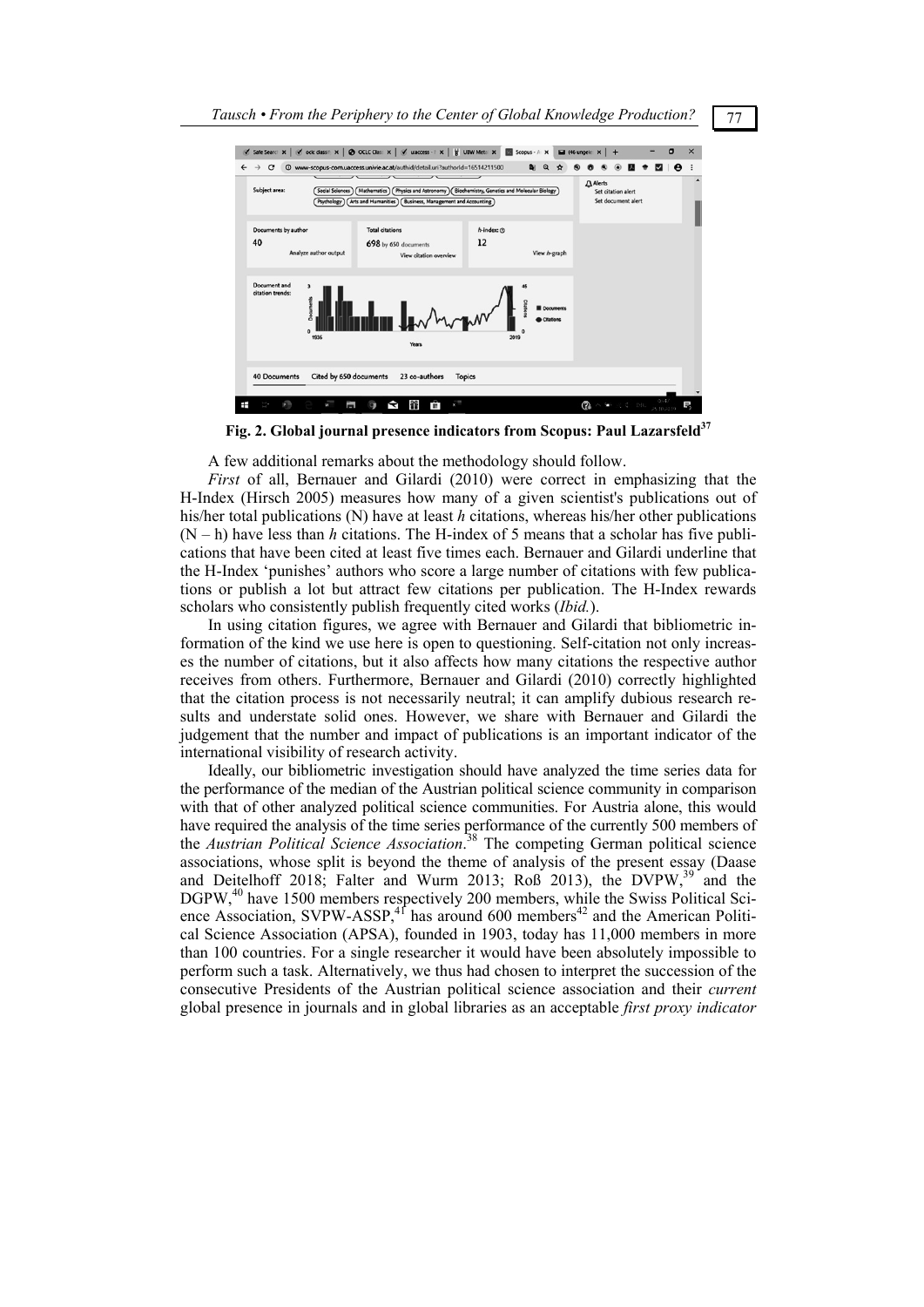of the way, the discipline set itself its standards. Thus, our comparisons with the 'publication culture' of the political science communities in Germany, Switzerland, and the United States of America rested *as a first approximation* on the analysis of the global journal and library presence of the *current* Presidents of the respective political science associations in the three countries. In addition, our comparative parameters included the analysis of the journal and global library presence of the first and single winner of a Nobel Prize, the late Nobel Laureate in Economics Elinor Ostrom:<sup>4</sup>

- current German political science president (DVPW) Armin Schäfer '*Germany 1'.*<sup>44</sup>
- current German political science president (DGPW) Florian Grotz '*Germany 2'.*<sup>45</sup>
- current Swiss political science president (SVPW) Pascal Sciarini '*Switzerland'."*<sup>46</sup>

 current United States political science association (APSA) President Paula D. McClain – *'USA'*47.

## Nobel Laureate Elinor Ostrom – *'Nobel Laureate'.*

We also compared the global presence of the *median* of the Austrian political science community in journals and in international libraries to the mentioned scholars from Germany, Switzerland, and the United States of America.

*Secondly,* we highlight that the reason to include data about the global library presence of scientific works is quite simple and has been explained at length in current bibliometric literature (White *et al.* 2009; Zuccala, White 2015; Zuccala, Guns 2013; Zuccala *et al.* 2014, 2015). Library impact measurement techniques are nowadays being called *Libcitation* measurement techniques, and were developed in the context of *the Excellence in Research for Australia* program at Sydney University. *Libcitation*, a term first coined by White *et al.* 2009 is a measure designed to estimate the global or also the regional presence of authors, universities, research institutes or an entire scientific community on different markets. Whereas traditional citation counts reflect judgments by authors' peers on publications useful to them, *Libcitation* counts reflect judgments by librarians on the usefulness of publications for their various audiences of readers. The *Libcitation* measure thus resembles a citation impact measure in discriminating values of publications on a defined ground (White *et al.* 2009; Tausch 2011). It will be difficult to find a university library from one of the top 100 universities in the world, classified under the Shanghai University Ranking48 System, or the *SCIMAGO SIR* University and Research Institute ranking<sup>49</sup> based on *Scopus* indexed publications<sup>50</sup> which is not a member of the *OCLC Woldcat.* Virtually all major libraries in Western Europe are also members of the *OCLC Worldcat* today, for example, 428 in Germany, 1212 in France and 261 in Italy.

Counting the presence of author's or even publishing companies' outputs in Union catalogues is a straightforward methodology to ascertain something like the 'real market weight'. It rewards authors whose books (or other publications) are seen by librarians as having relatively wide appeal. A book's absolute appeal can be determined simply by counting how many libraries hold it.

Zuccala *et al.* (2015) already established that there is a close correlation between Scopus-Indexed publications and global library presence in *Worldcat*. Our chosen indicators take into account the all-too-well-known fact that the global audiences in the social sciences are hardly known. Usual attempts at citation-based rankings try to measure the standing of scientists with other members of the science community, and hardly with the global public at large.

At the same time, this way of measurement is much more market-decision based than analyses based on citation patterns, which tell us hardly anything about the geo-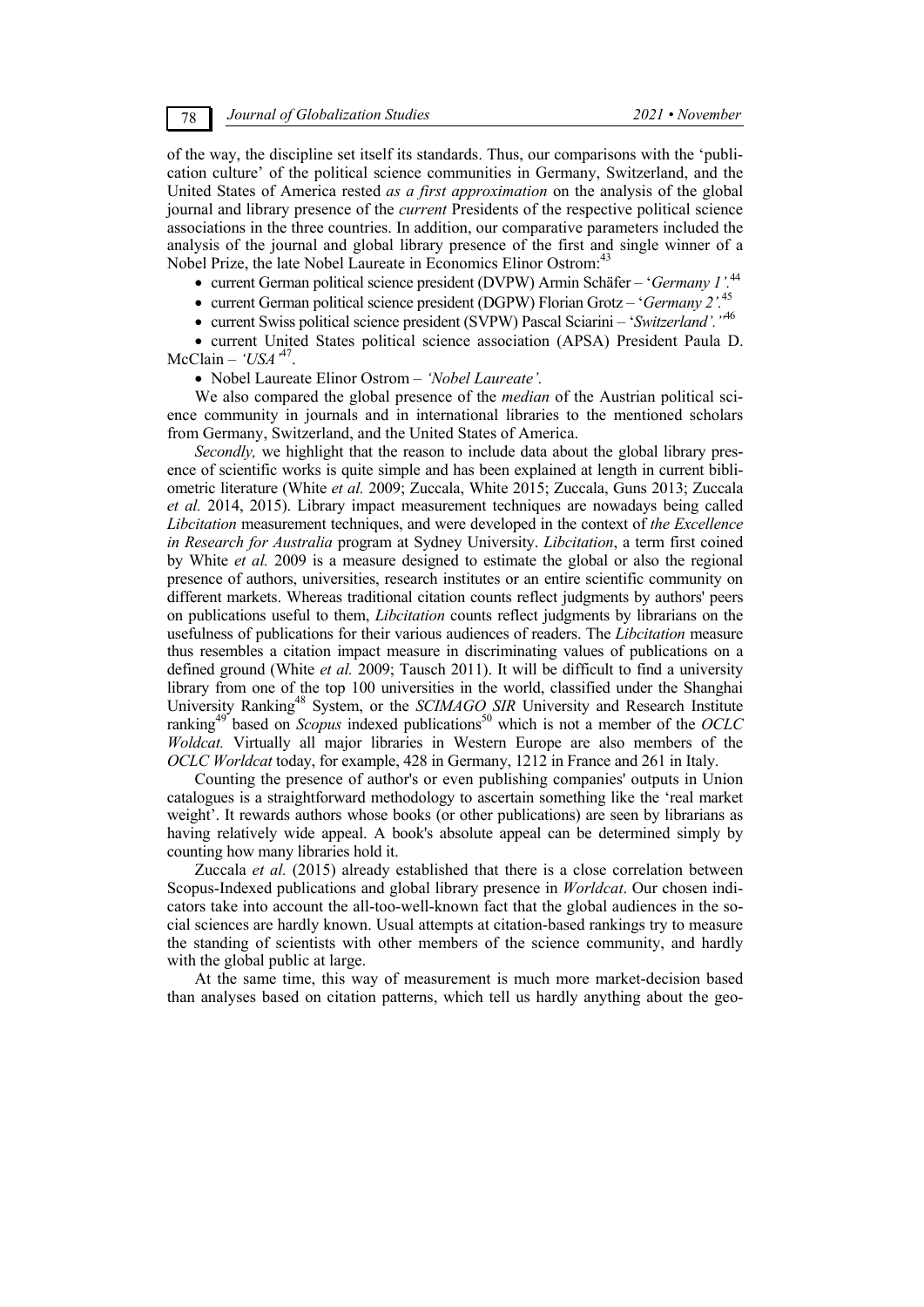graphical aspects of the world distribution of knowledge. A librarian or a library community, in addition, has to spend scarce resources on each purchased book, and their decision to buy an academic title, often at the price of 70\$, 80\$, or more, is a real decision to devote scarce resources.

It also makes an important difference whether or not the works of science are available not only in Western Europe, North America and the other industrialized countries, but also around the rest of our globe.

Reaching out to the global publics who might live in Latin America and the Caribbean, Africa, and Asia is an all-important future task of global social science, and people in Anadyr, the easternmost town in Russia, are just as important as readers in Cambridge, Massachusetts, USA, or in Stuttgart, Baden-Württemberg, Germany. Working with the freely available *OCLC Worldcat*,<sup>51</sup> now integrating the vast majority of academic libraries around the globe (Tausch 2018), we arrive at the startling conclusion that title after title you enter into the system, you arrive at the diagnosis that around 70–80 per cent of all social science titles are held in the libraries in the vicinity of  $\leq$  3800 kms from Winnipeg, Canada in the geographical center of the highly developed part of the North American continent, 10–20 per cent in the vicinity of < 1750 kms from Brussels, Belgium, and even smaller but relatively constant shares are registered for the social science markets of Australia New Zealand, Southern Africa, and China and East and Southeast Asia.

An analysis of the geographical distribution of the global library holdings of the *'American Political Science Review',* the official journal of the most prestigious professional political science association of the world, reveals astonishing and even shocking details about the restricted global distribution of scientific knowledge today. The mentioned journal – symbolic for political science as understood at the leading global Universities and research centers – is available at 920 libraries around the globe. But of these 920 copies, 732 copies (79.6 %) are available in the North American center of the world system, 117 copies (12.7 %) are available in the European center of the world system, 16 copies (1.7 %) in the Australian sub-center, 3 copies (0.3 %) in New Zealand, 19 copies (2.1 %) in Southern Africa, and 9 copies (1.0 %) in China and East and Southeast Asia. The rest of the world – the overwhelming vast majority of the geographical space of our globe – has only 24 copies (2.6 %) at its disposal.



**Fig. 3. The global distribution of political science. The geography of the library holdings of the** *'American Political Science Review'*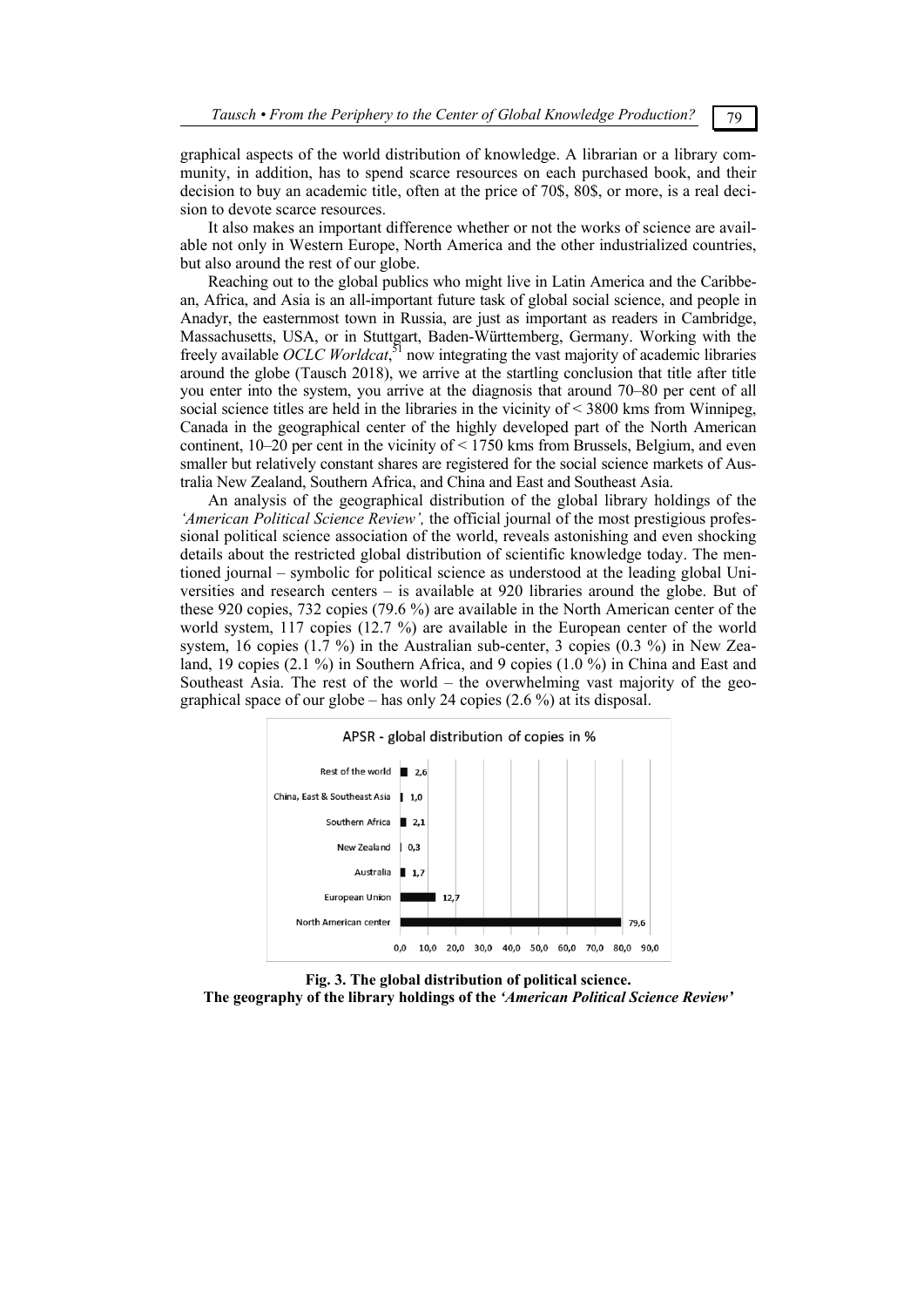It has often been argued that in the social sciences and humanities, scholarly publication strategies rather relied on the writing of books and not so much on the publication of research results in peer-reviewed journals (Brand, Kramer 2018). In our analysis, we duly consider this with the ideal indicator now available for such comparisons: *OCLC Classify.*<sup>52</sup>

*Thirdly,* we should reflect here on the methods of Index construction. Following the introduction of the meanwhile world-famous *Human Development Index* and its annual updates in the Human Development Report in recent years (see UNDP 2013) a rich literature on the quantitative measurement of development outcomes has been developed. These outcomes are often multidimensional and each of the dimensions is represented by several indicators with both positive and negative effects on the development outcome. The multidimensionality of the outcome requires the creation of composite indices to have a single measure of performance and also to aggregate the indicators to rank the researchers in one unique way.

Heshmati (2006a, 2006b) highlighted that there are at least two parametric indices employed for computing an index of any development process: the principal component  $(PC)$  or factor analysis (FA). PC is frequently used in most analyses.<sup>5</sup>

PC analysis is a multivariate technique used for examining relationships within a set of interrelated quantitative variables. Given a dataset with J indicators, at most P principal components can be computed; and each is a linear combination of the original indicators with coefficients equal to the *Eigenvector*s of the correlation of the covariance matrix. The principal components are sorted according to the descending order of the *Eigenvalues*, which are equal to the variance of the components. PC analysis is a way to uncover approximate linear dependencies among the indicators. This method gives a least square type solution to the following model:

$$
Y = XB + E \tag{1}
$$

where *Y* is a  $n \times p$  matrix of the centered observed indicators, *X* is the  $n \times j$  matrix of scores of the first *j* principal components, *B* is a  $j \times p$  matrix of *Eigenvectors* or factor patterns, *E* is a  $n \times p$  matrix of residuals, *n* is the number of observations, *p* is the number of partial indicators, and *j* the number of indicators of a development process. Unlike in a traditional least-squares estimation method case, where the vertical distance between the observed and the fitted line is minimized, here the sum of the squared residuals is measured as distances from the point to the first principal axis.

As part of the analysis, the *Eigenvalues* and *Eigenvectors* are investigated. The *Eigenvalues* larger than 1.0 are used in the computation of the development process index. The *Eigenvalues* are declining from the first component to other components. By looking at the *Eigenvectors,* it becomes evident which indicators form a specific component and the nature of their effects. In each sub-component, an indicator with an *Eigenvector* exceeding 0.30 or 0.50 is considered statistically as a significant contributor to the principal component.

In practice many researchers use only the first principal component in the computation of a parametric index and in the ranking studied. This method has the disadvantage in that it ignores the information embodied in the remaining indicators. One alternative to account for the information embodied in all principal components with an *Eigenvalue* larger than one is to use a weighted average PC index. In the aggregation of the principal components, one can use their explained share of the total variance as weights. This method of aggregation will allow the utilization of information from all indicators of an outcome.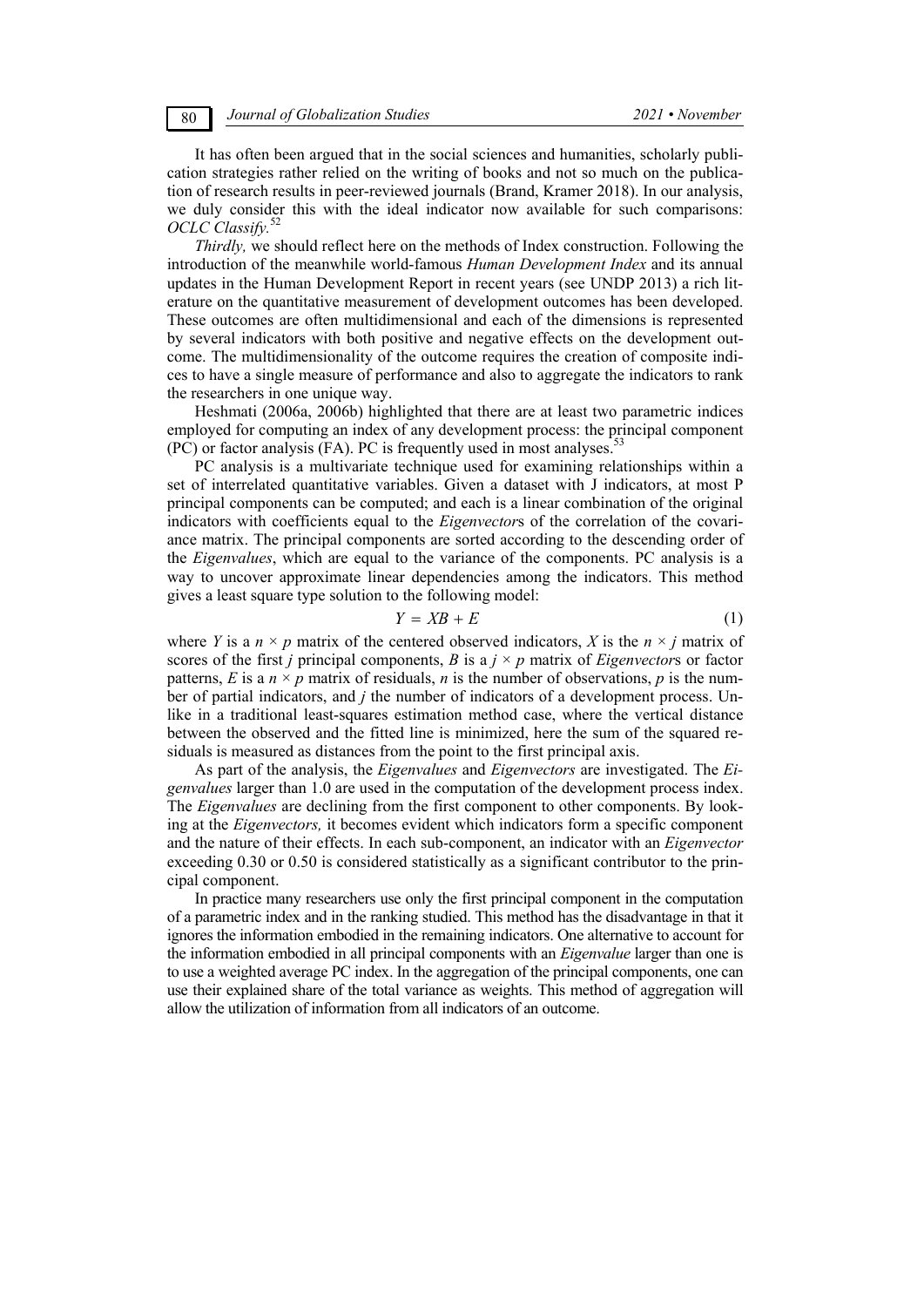It should be emphasized that the PC method is generally a very useful method to reduce the complexity of the data with multi-dimensions. However, the linear combinations of the different dimensions of interest may not be always easy to interpret.

Our chosen method of factor rotation was *Promax* factor rotation (Cureton, Mulaik 1975; Finch 2006; Hendrickson, White 1964; Ogasawara 1998). The used statistical software was *IBM SPSS* Version 24 (Basto, Pereira 2012). Finch (2006), using an item response function conducted a simulation study to compare the performance of two commonly used methods of factor rotation, namely orthogonal (*Varimax*) and oblique (*Promax*) to identify the presence of a simple structure. Factor rotation involves a transformation of the initial factor loadings to obtain a greater simple structure without changing the underlying mathematical relationships in the data. Finch suggests the nonlinear factor analysis rotation method as the preferred method. Orthogonal rotations assume the factors are uncorrelated, while the oblique rotations assume the factors are correlated. The former contains the correlation between the factors, while the later measures the relationship between the individual factors and items. *Promax* takes the rotated matrix provided by *Varimax* and raises the loadings to powers where the transformed loading values reflect the simple structure better than in the case of *Varimax* (see Finch 2001). The results from the Finch (2001) simulation study suggest that the two approaches are equally able to recover the underlying factor structure.

## **Results**

In the following, we will briefly present the research results of our investigation.

## *The evolutionary aspect of Austrian political science*

In a nutshell, we first analyze here how well the *successive past* Presidents of the Austrian political science association from the year 1970 onwards compare with the standards, set by *current* Presidents of the political science associations of Germany, Switzerland and the United States of America and the only Nobel Laureate of global political science.

So, in our following graphs, we analyze the (current) global journal and library presence of the *successive* Presidents of Austrian Political Science with that of the current Presidents of the Political Science Associations in Germany, Switzerland, and the United States of America, and Nobel Laureate Elinor Ostrom. Our images, based on Table 1, are a first indicator for the positive and successful evolution of Austrian political science over the last five decades. The tenure of Rainer Bauböck as President of the *Austrian Political Science Association* implied a culmination in the internationalization process of the Austrian political science community (Figures 4 to 9). Especially in comparison to the neighboring country Germany, the presence of Bauböck and other presidents of *Austrian Political Science Association* is noteworthy indeed: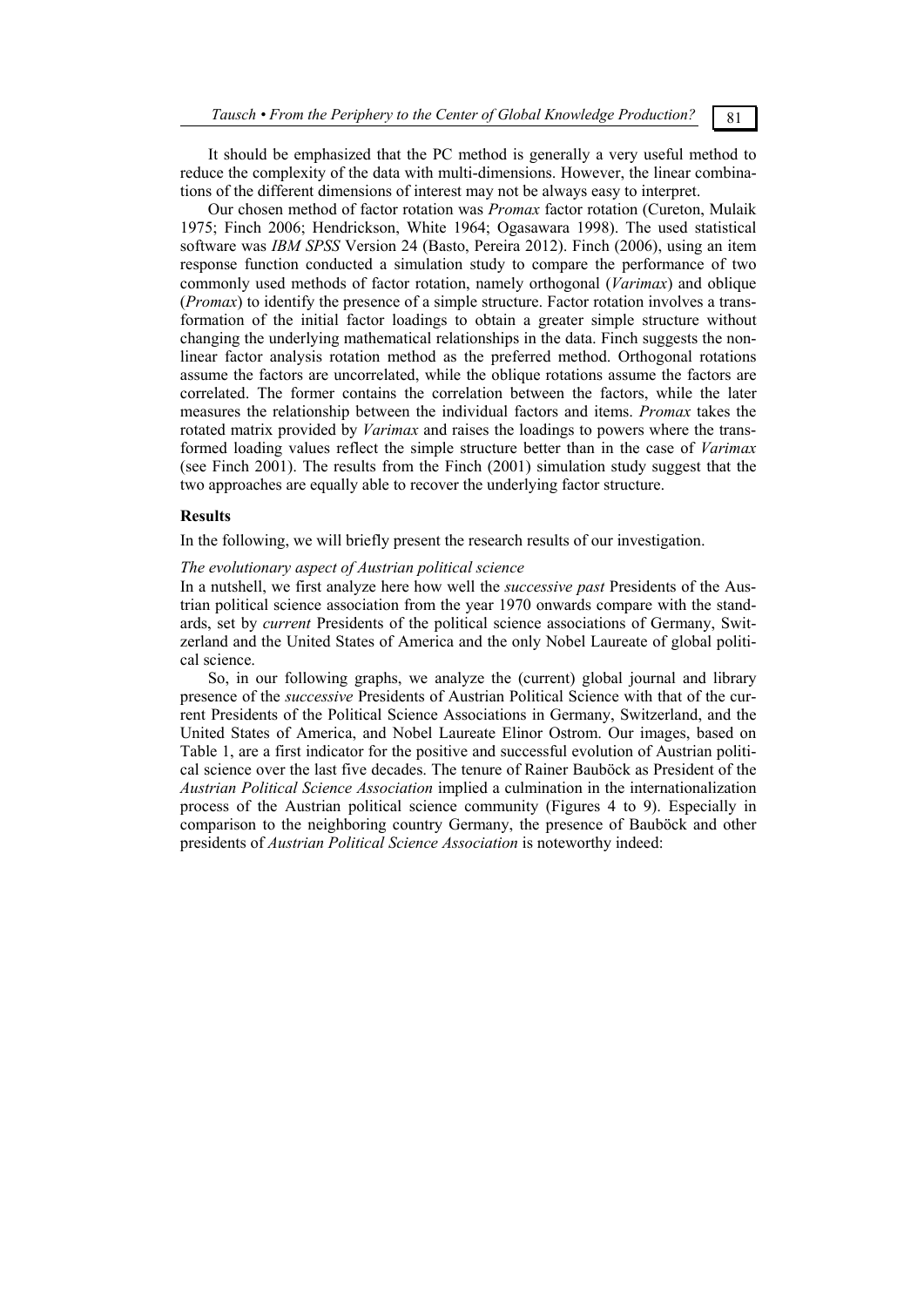



**Fig. 4. Number of articles indexed in** *Scopus*

|                                                |  | Germany 1   Germany 2   Switzerland | USA            | Nobel<br>∟aureate |
|------------------------------------------------|--|-------------------------------------|----------------|-------------------|
| Number of articles indexed<br>in <i>Scopus</i> |  | 58                                  | 4 <sub>1</sub> | 204               |



**Fig. 5. Total number of quotations documented in** *Scopus*

|                                                           |     |    | Germany 1   Germany 2   Switzerland | USA | Nobel<br>Laureate |
|-----------------------------------------------------------|-----|----|-------------------------------------|-----|-------------------|
| Total number of quotations<br>documented in <i>Scopus</i> | 374 | 54 | 802                                 | 629 | 46,633            |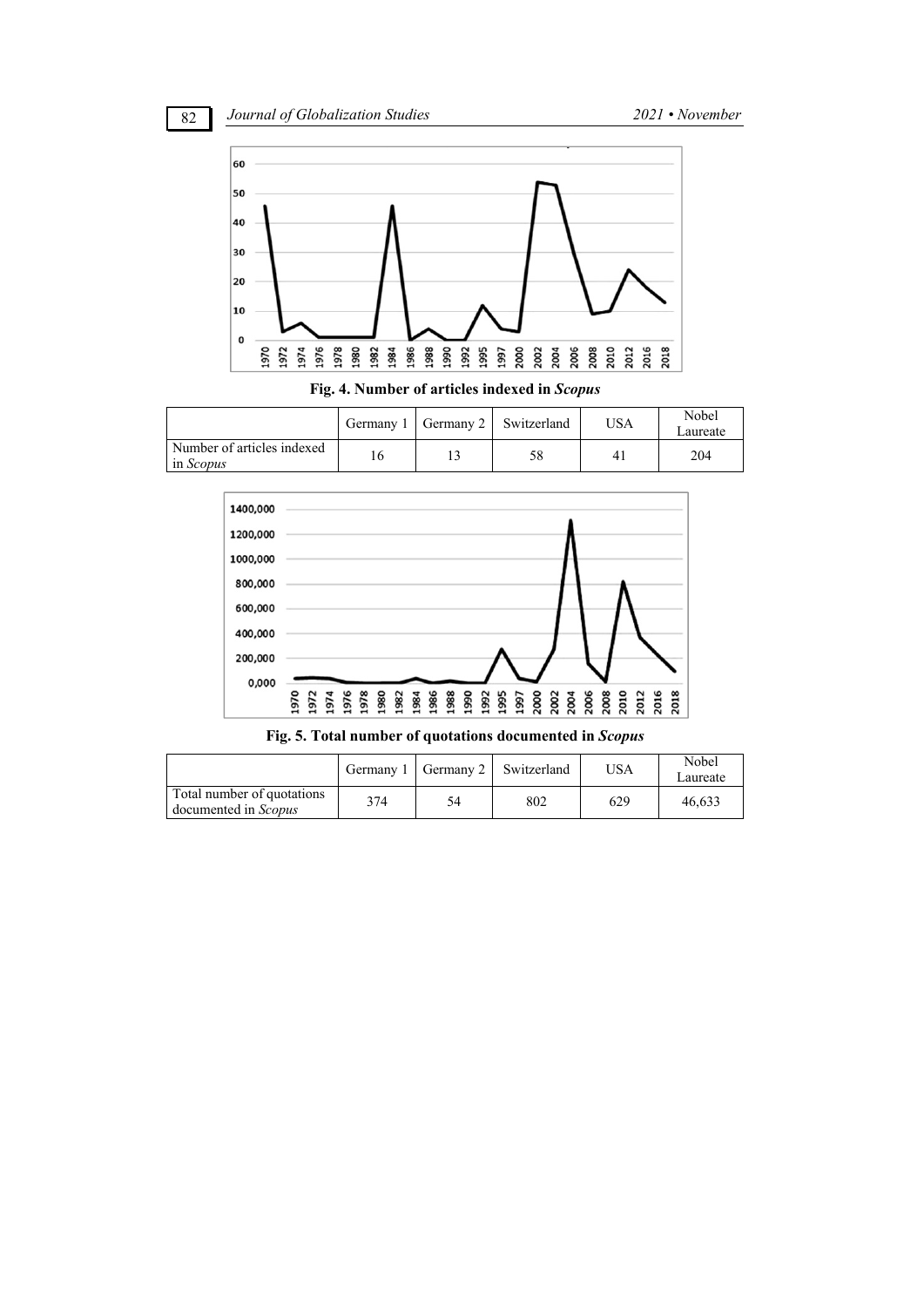

**Fig. 6. H-Index according to** *Scopus*

|                                    | Germany | Germany 2   Switzerland | USA | Nobel<br>∟aureate |
|------------------------------------|---------|-------------------------|-----|-------------------|
| H-Index according to <i>Scopus</i> |         |                         |     |                   |



**Fig. 7.** *OCLC Worldcat***: book with the largest global library presence** 

|                                                               | Germany 1 |       | Germany 2   Switzerland | USA   | Nobel<br>Laureate |
|---------------------------------------------------------------|-----------|-------|-------------------------|-------|-------------------|
| <i>OCLC Worldcat:</i> book with<br>the largest global library | 67        | 1.432 | 154                     | 2.004 | 2.209             |
| presence                                                      |           |       |                         |       |                   |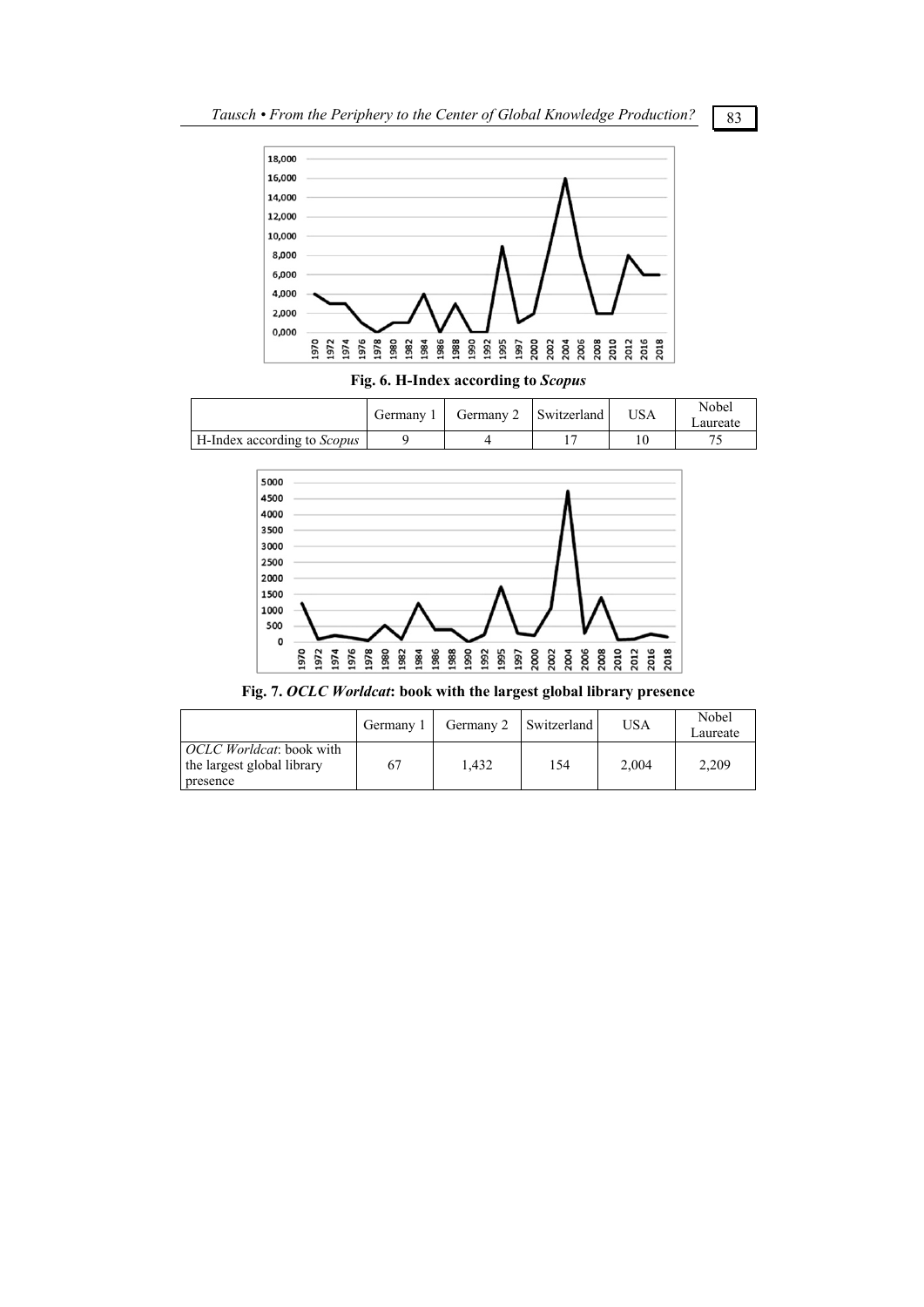84 *Journal of Globalization Studies 2021 • November* 



**Fig. 8.** *OCLC Worldcat***: book with the second largest global library presence** 

|                                                                                   | Germany 1 |     | Germany 2 Switzerland | USA   | Nobel<br>Laureate |
|-----------------------------------------------------------------------------------|-----------|-----|-----------------------|-------|-------------------|
| <i>OCLC Worldcat</i> : book with<br>the second largest global<br>library presence | 61        | 296 | 59                    | 1.750 | 2.041             |



**Image 9.** *OCLC Worldcat***: book with the third largest global library presence** 

|                                                                                    | Germany 1 |     | Germany 2 Switzerland | USA | Nobel<br>Laureate |
|------------------------------------------------------------------------------------|-----------|-----|-----------------------|-----|-------------------|
| <i>OCLC Worldcat</i> : book with<br>the third largest global li-<br>brary presence | 56        | 251 | 56                    | 320 | 1.960             |

Even at the risk of oversimplifying our results so far, we can say that the successive Austrian political science presidents compare well with the performance of the current German political science presidents, but that the journal publication performance of the current Swiss political science president rather resembles the American example.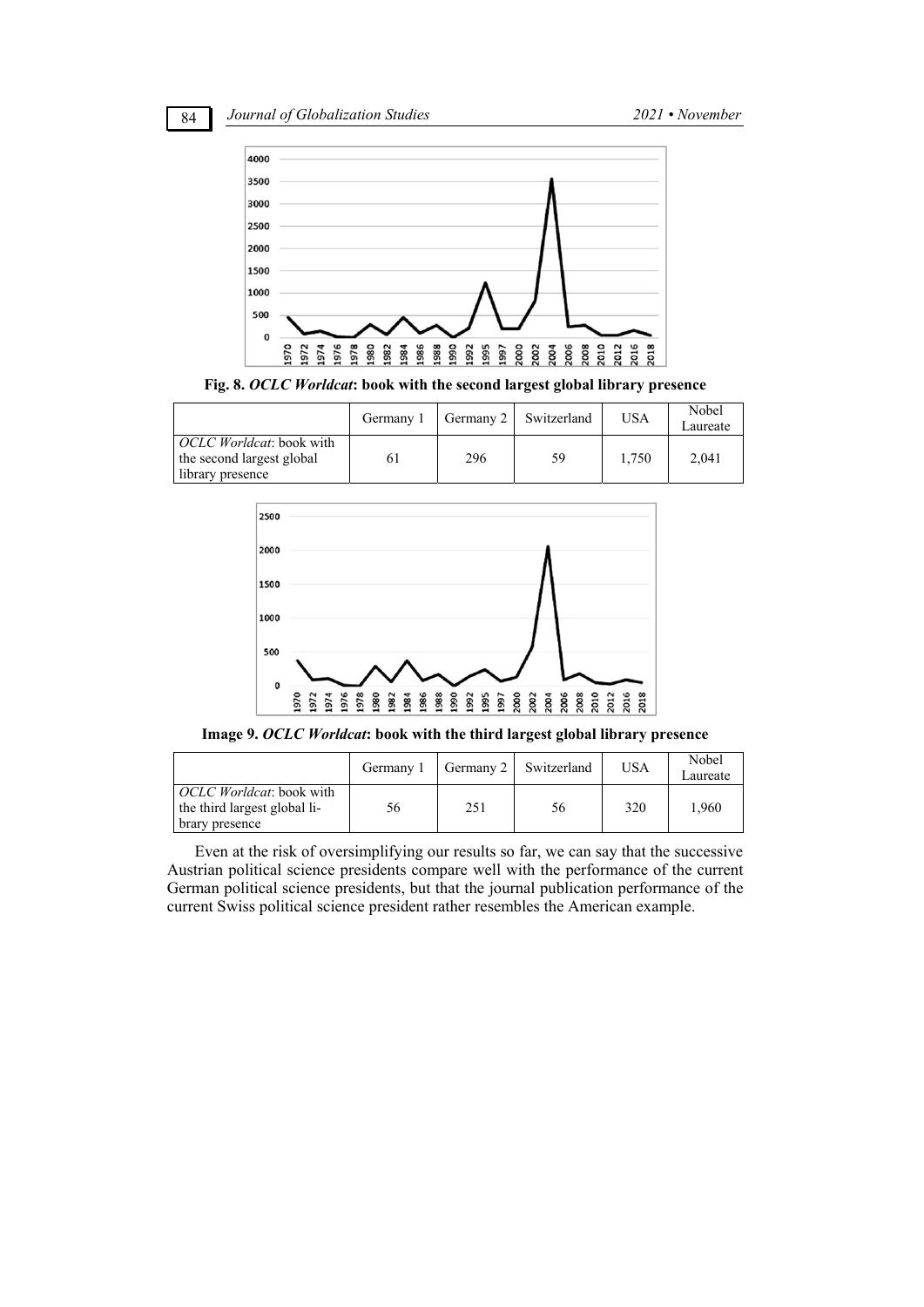## *The global classics of Austrian political science (global library presence is higher than that of the American Political Science Review)*

In the following analysis (Box 1) we compare the global library presence of the best placed current classics<sup>54</sup> of Austrian political science with an undisputed benchmark comparative title – the *American Political Science Review.* Again, this comparison underlines how globally present Austrian political science has become over the years. The APSR, published continuously since 1906, is the undisputed flagship publication of political science in the United States of America. Since the *'American Political Science Review'* today achieves a *Libcitation* of 920 global libraries, we simply take 920 libraries as a benchmark. Who made it to 920 or more global libraries, wrote a classic:

**Box 1.** The global classics of Austrian political science with a global library presence greater or equal than the *'American Political Science Review'* (920 global libraries)<sup>5</sup>

- Bauböck, R. 2006. *Migration and Citizenship: Legal Status, Rights and Political Participation* (Imiscoe reports). Amsterdam: Amsterdam University Press.
- Bauböck, R., and Faist, T. 2010*. Diaspora and Transnationalism: Concepts, Theories and Methods* (Imiscoe research). Amsterdam: Amsterdam University Press.
- Bauböck, R., Perchinig, B., and Sievers, W. 2009. *Citizenship Policies in the new Europe* (Expanded and updated ed., Imiscoe research). Amsterdam: Amsterdam University Press.
- Bunzl, J. 2004. *Islam, Judaism, and the Political Role of Religions in the Middle East*. Gainesville, FL: University Press of Florida.
- Falkner, G. 1998. *EU Social Policy in the 1990s: Towards a Corporatist Policy Community* (Routledge research in European Public Policy, 6). London: Routledge.
- Falkner, G. 2005. *Complying with Europe: EU Harmonisation and Soft Law in the Member States* (Themes in European Governance). Cambridge, UK: Cambridge University Press.
- Gottweis, H. 1998. *Governing Molecules: The Discursive Politics of Genetic Engineering in Europe and the United States* (Inside Technology). Cambridge, Mass.: MIT Press.
- Haerpfer, C. 2002. *Democracy and Enlargement in Post-Communist Europe. The Democratisation of the General Public in 15 Central and Eastern European Countries, 1991–1998* (Routledge advances in European Politics). London: Routledge.
- Lauber, V. (Ed.). 2012. *Switching to Renewable Power: A Framework for the 21st Century*. London: Routledge.
- Marchart, O. 2007. *Post-Foundational Political Thought: Political Difference in Nancy, Lefort, Badiou and Laclau* (Taking on the Political). Edinburgh: Edinburgh University Press.
- Pelinka, A., Bischof, K., and Stögner, K. 2009. *Handbook of Prejudice*. Amherst, N. Y.: Cambria Press.
- Plasser, F., and Plasser, G. 2002. *Global Political Campaigning: A Worldwide Analysis of Campaign Professionals and Their Practices* (Praeger series in political communication). Westport, Conn.: Praeger.
- Tausch, A. 2009. *Titanic 2010?: The European Union and its failed Lisbon Strategy* (European political, economic and security issues series). New York: Nova Science.
- Tausch, A. 2009. *What 1.3 Billion Muslims Really Think: An Answer to a Recent Gallup Study, Based on the World Values Survey*. New York: Nova Science.
- Thurner, E. 1998. *National Socialism and Gypsies in Austria*. Tuscaloosa, Ala.: University of Alabama Press.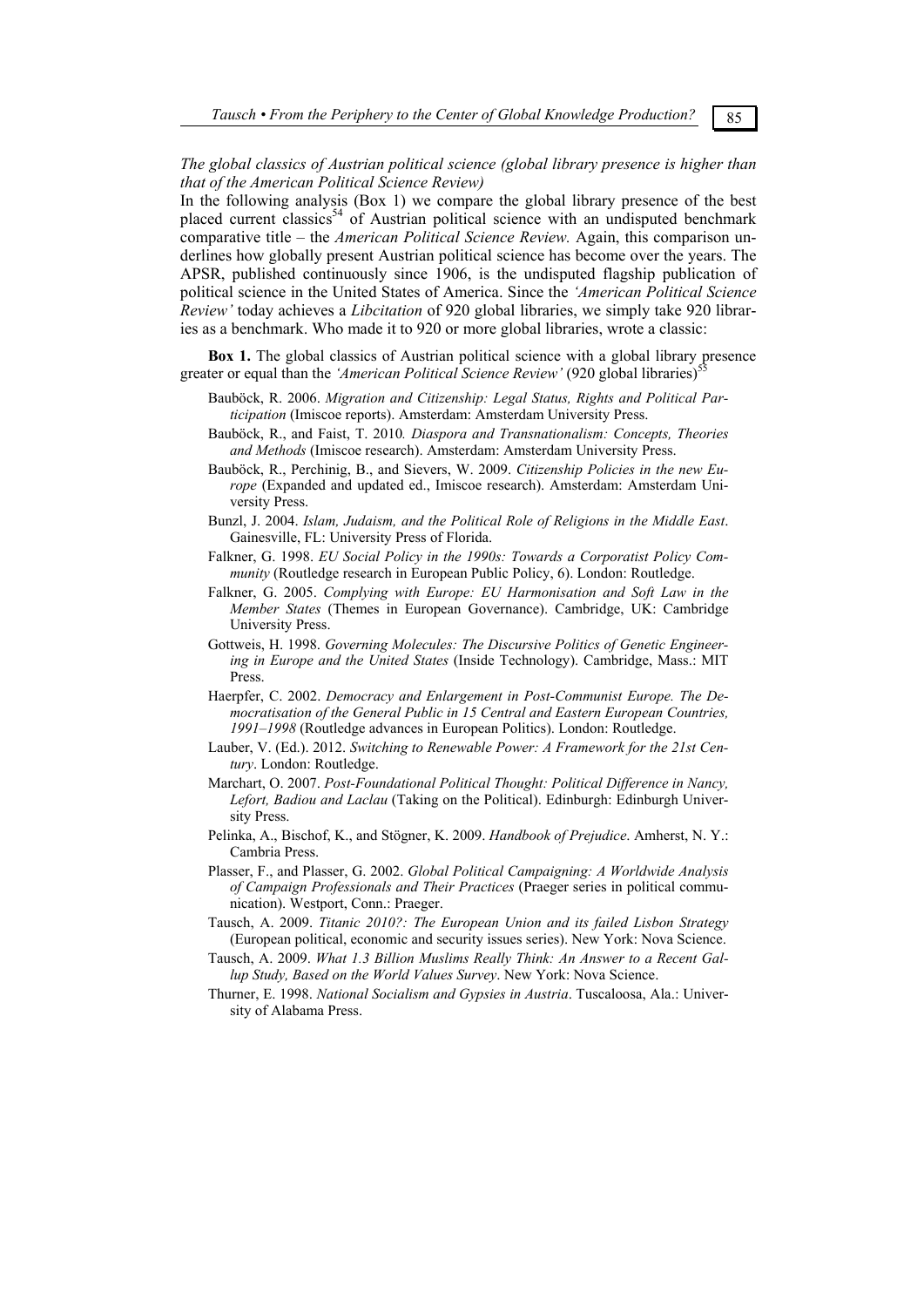## *Towards a factor analytical parametric global market presence index*

In the following, we present the results of our promax factor analysis of the global publishing presence of the Austrian political science community, based on the data of Appendix Table 1. Our Table 3, Table 4, and Table 5 inform about the most important properties of the factor analytical results – the *Eigenvalues* and the explained variances, the factor loadings of the structure matrix, and the high correlation between the two components. We propose to name the two resulting promax factors *'successful book authors'* and *'successful journal article authors'.* The correlation between the two factors is +.538, that is it can be safely assumed that successful journal publishing and successful book publishing go hand in hand, and the explained variance is 28.9 per cent (Table 5).

The total variance explained by our factor analytical model is more than 90 per cent (Table 3). Table 4 reveals that the H-Index, achieved by a scholar in the scientific documentation system *Scopus,* is the variable with the highest factor loading for the factor '*successful journal article authors'.*

*Table 3* 

| The Eigenvalues and the explained variance of our factor analytical model |  |  |  |  |
|---------------------------------------------------------------------------|--|--|--|--|
|                                                                           |  |  |  |  |

|                                    | Eigenvalues | % of variance<br>explained | % of total vari-<br>ance explained |
|------------------------------------|-------------|----------------------------|------------------------------------|
| successful book authors            | 4.185       | 69.751                     | 69.751                             |
| successful journal article authors | 216         | 20.258                     | 90.009                             |

*Table 4* 

## **The structure matrix loadings of our promax factor analytical model**

|                                                                                | successful book<br>authors | successful journal<br>article authors |
|--------------------------------------------------------------------------------|----------------------------|---------------------------------------|
| Number of articles indexed in Scopus                                           | 0.525                      | 0.932                                 |
| Total number of quotations documented<br>in Scopus                             | 0.544                      | 0.929                                 |
| H-Index according to Scopus                                                    | 0.478                      | 0.973                                 |
| <i>OCLC Worldcat</i> : book with the largest global<br>library presence        | 0.920                      | 0.465                                 |
| <i>OCLC Worldcat</i> : book with the second largest<br>global library presence | 0.972                      | 0.549                                 |
| <i>OCLC Worldcat</i> : book with the third largest<br>global library presence  | 0.960                      | 0.538                                 |

### *Table 5*

### **The correlations of the components of the promax factor analytical model**

| correlation matrix of components   | successful book<br>authors | successful journal<br>article authors |  |
|------------------------------------|----------------------------|---------------------------------------|--|
| successful book authors            | 1.000                      | 0.538                                 |  |
| successful journal article authors | 0.538                      | L.000                                 |  |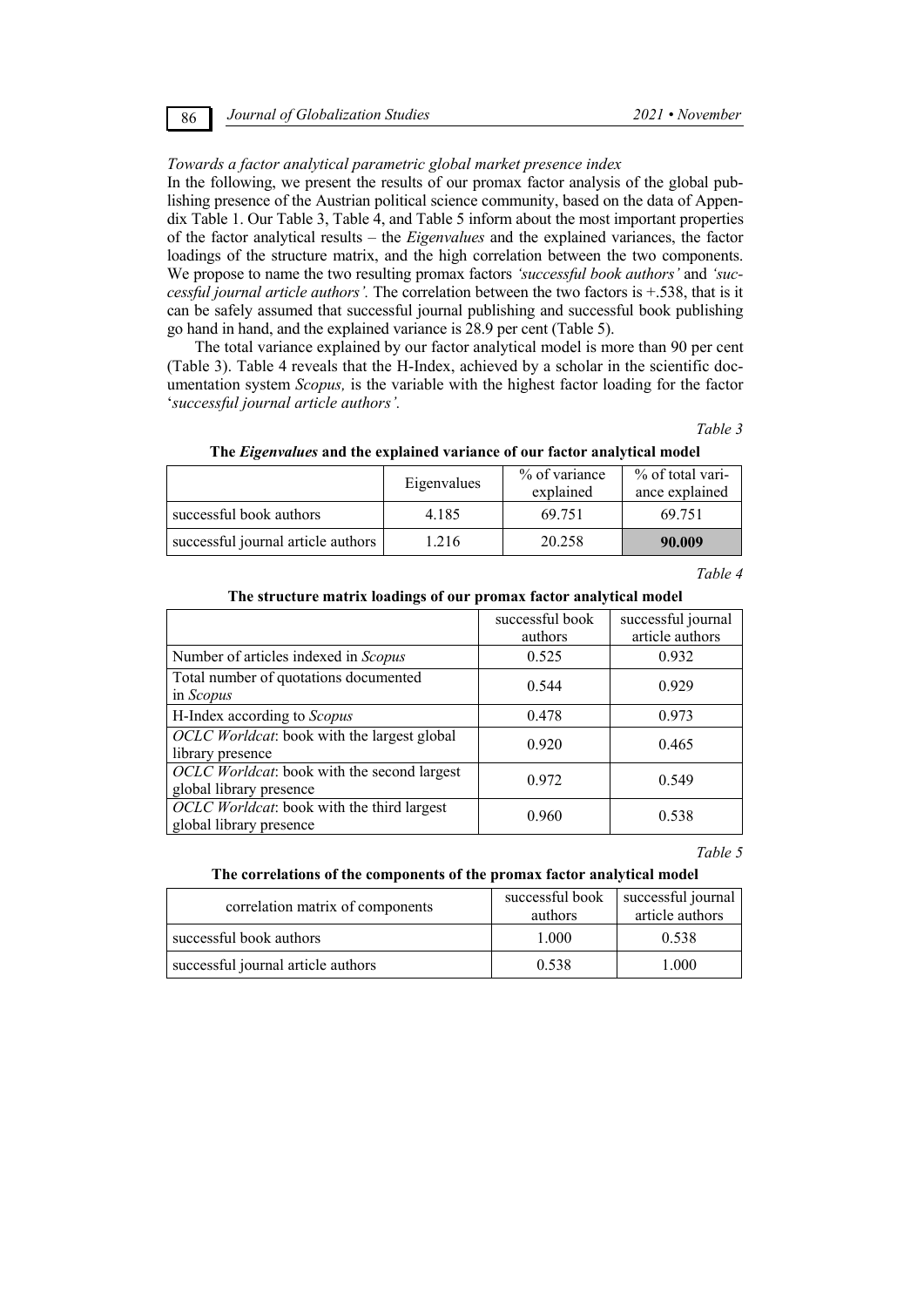## *The rankings according to the parametric global market presence indicators*

Appendix Table 2 contains the rankings of the global presence of Austrian political science according to the criteria used in this article. The table is based on standard weighting of the factor scores of the promax factor analytical model by the *Eigenvalues* of the factors (Tausch, Heshmati 2017). While we underline that the results reproduce over 90 per cent of the variance of the original data based on six indicators, it must be kept in mind that in no way these data represent a qualitative ranking of the 104 scholars.

But following the well-established and conservative quality criterion of scholarly journal publishing, where our respective promax factor combines numbers of articles, citations, and the H-Index, it would emerge that currently the following scholars are the top 20 per cent of the profession in Austria:

1. Prainsack, Barbara.

- 2. Müller, Wolfgang C.
- 3. Dür, Andreas.
- 4. Falkner, Gerda
- 5. Traweger, Christian.
- 6. Bauböck, Rainer.
- 7. Gottweis, Herbert.
- 8. Haerpfer, Christian.
- 9. Wagner, Markus.
- 10. Brand, Ulrich.

12. Campbell, David F. J. 13. Sauer, Birgit. 14. Piattoni, Simona. 15. Helms, Ludger. 16. Spilker, Gabriele. 17. Blauberger, Michael. 18. Kritzinger, Sylvia. 19. Pohoryles, Ronald.

11. Lauber, Volkmar.

20. Meyer, Thomas

## **Discussion**

Thus far, our article already made it sufficiently clear that Austrian political science can be more than proud of its achievements. There is ample evidence of a successful publication strategy based on the international journals, indexed in *Scopus* and the diffusion of book titles in the global libraries, contained in the *OCLC Worldcat* by a significant proportion of the Austrian political science community. The following tables are our final rallying cry for a profession which all too often indulged in self-criticism without properly taking into account its achievements under often not very easy and precarious institutional conditions.

Table 6 hypothetically compares the percentile performance of Nobel Laureate Elinor Ostrom, and the American, German and Swiss political science association presidents as if they were members of the Austrian political science community. While Nobel Laureate Ostrom and the current American political science president would be not surprisingly and without any hesitation among the respective top 20 per cent in all respective categories, the current Swiss political science president only in journal publishing would be among the top 20 per cent of his Austrian colleagues, and only one of the two German political science presidents would be among the top 20 per cent of the Austrian colleagues in two of the three dimensions of journal publishing, while the other German political science president is among the best placed 20 per cent of the Austrians in only a single category of book publishing.

Considering the extreme dependency of professorial recruitment of Austrian Universities from the pool of German candidates (more than  $\frac{1}{4}$ , see above), the comparison of the median Austrian political scientist with the performance of the two current German political science presidents is even more striking. While we argue all along in this essay just how important journal publishing is for the profession, and the median Austrian political scientist is still behind the achievements of the current two German political science presidents, the median Austrian political scientist is already outperforming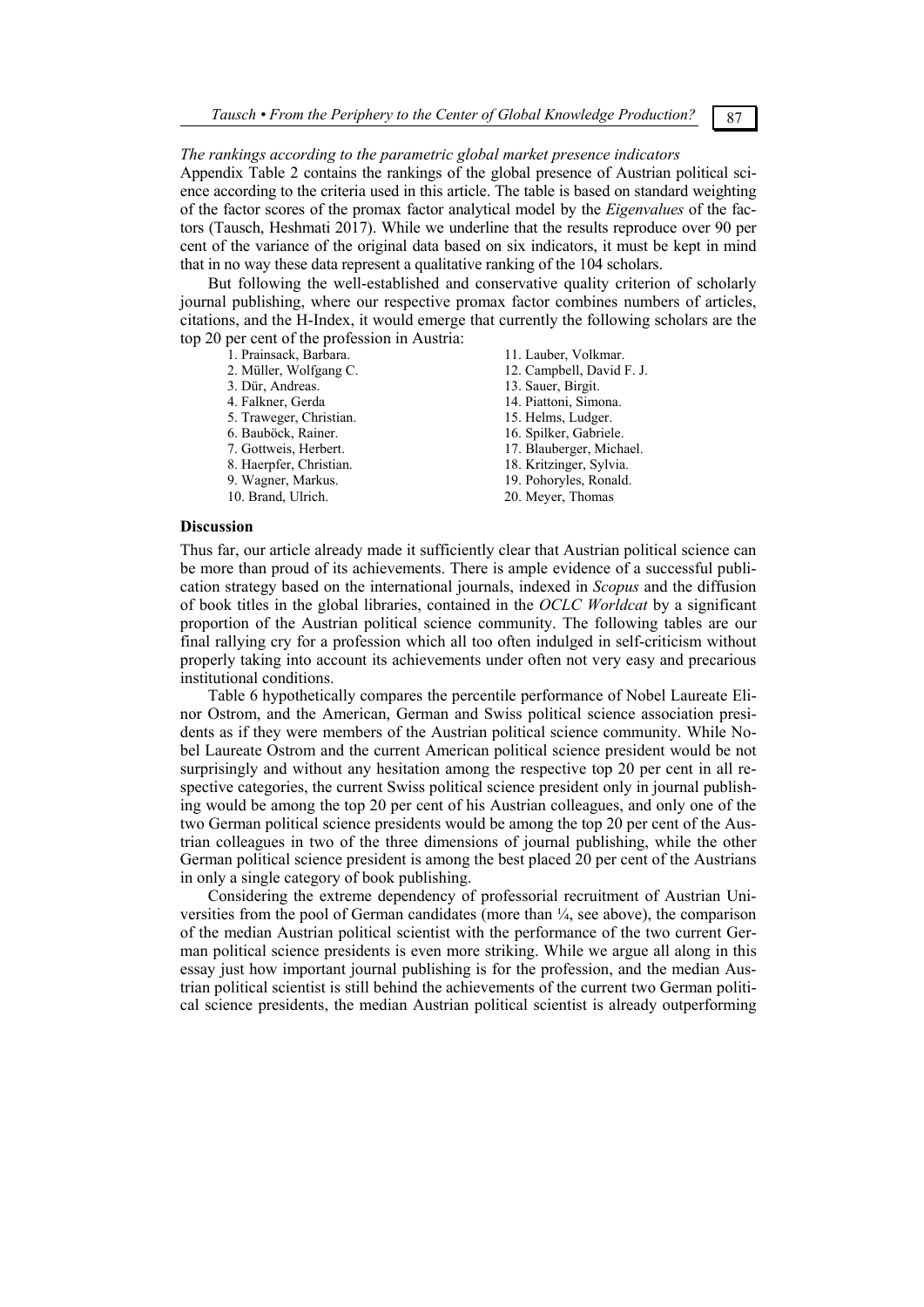the German political science association DVPW current president measured by *Libcitation* indicators (Table 7).

*Table 6* 

## **The hypothetical percentile performances of the international political scientists compared to the Austrian political science community according to the six indicators of our study**

|                                                                              | Number<br>of articles<br>indexed<br>in <i>Scopus</i> | Total<br>number<br>of quota-<br>tions doc-<br>umented<br>in Scopus | H-Index<br>according<br>to Scopus | <b>OCLC</b><br>Worldcat:<br>book with<br>the largest<br>global<br>library<br>presence | <b>OCLC</b><br>Worldcat:<br>book with<br>the second<br>largest<br>global<br>library<br>presence | <b>OCLC</b><br>Worldcat:<br>book with<br>the third<br>largest<br>global<br>library<br>presence | average<br>percentile<br>perfor-<br>mance |
|------------------------------------------------------------------------------|------------------------------------------------------|--------------------------------------------------------------------|-----------------------------------|---------------------------------------------------------------------------------------|-------------------------------------------------------------------------------------------------|------------------------------------------------------------------------------------------------|-------------------------------------------|
| Nobel Laureate<br>Elinor Ostrom                                              | 1.0                                                  | 1.0                                                                | 1.0                               | 2.9                                                                                   | 1.9                                                                                             | 1.9                                                                                            | 1.6                                       |
| <b>APSA</b> President<br>Paula D.<br>McClain                                 | 11.4                                                 | 13.3                                                               | 10.5                              | 3.8                                                                                   | 1.9                                                                                             | 11.4                                                                                           | 8.7                                       |
| current German<br>political science<br>president<br>(DGPW) Florian<br>Grotz  | 41.0                                                 | 39.0                                                               | 37.1                              | 10.5                                                                                  | 22.9                                                                                            | 17.1                                                                                           | 27.9                                      |
| current Swiss<br>political science<br>president<br>(SVPW) Pascal<br>Sciarini | 2.9                                                  | 10.5                                                               | 5.7                               | 57.1                                                                                  | 72.4                                                                                            | 62.9                                                                                           | 35.2                                      |
| current German<br>political science<br>president<br>(DVPW) Armin<br>Schäfer  | 35.2                                                 | 17.1                                                               | 15.2                              | 82.9                                                                                  | 71.4                                                                                            | 62.9                                                                                           | 47.5                                      |

*Table 7* 

**The median Austrian political scientist, absolute performance numbers (column 1) and by comparison with the German political science association presidents,56 according to the six criteria used in this study. Austrian median = 100** 

|                                                    | median Austrian<br>political scientist | Austrian median<br>performance in %<br>of DVPW<br>President | Austrian median<br>performance in %<br>of DGPW<br>President |
|----------------------------------------------------|----------------------------------------|-------------------------------------------------------------|-------------------------------------------------------------|
| Number of articles indexed<br>in <i>Scopus</i>     | 8.5                                    | 53.1                                                        | 65.4                                                        |
| Total number of quotations<br>documented in Scopus | 29.5                                   | 79                                                          | 54.6                                                        |
| H-Index according to Sco-<br>pus                   | 3                                      | 33.3                                                        | 75.0                                                        |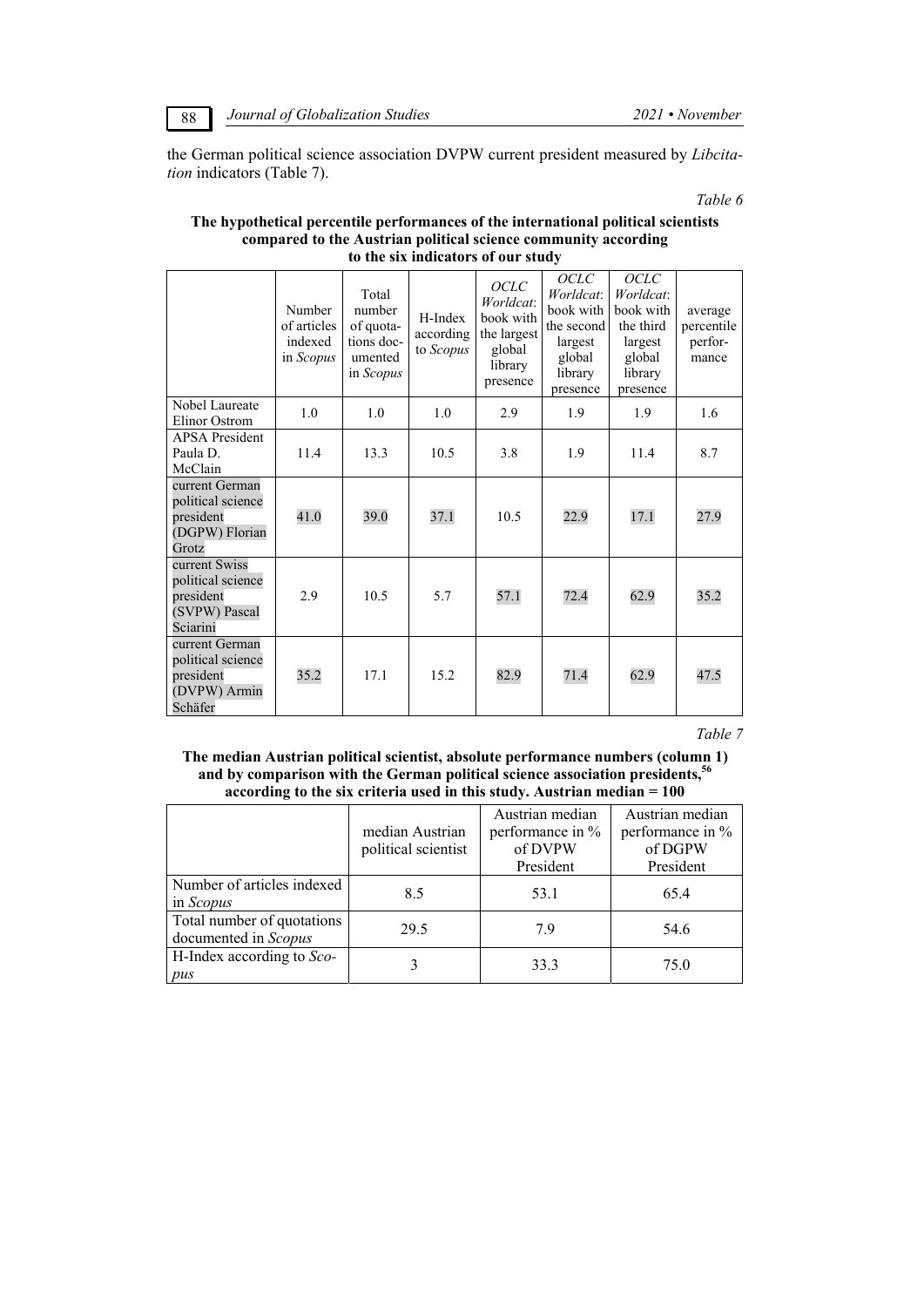*Tausch* • From the Periphery to the Center of Global Knowledge Production? **89** 

 $T_{11}$   $T_{22}$ 

|                                                                              |       |       | 1 аріе / сопитиес |
|------------------------------------------------------------------------------|-------|-------|-------------------|
| <i>OCLC Worldcat</i> : book<br>with the largest global li-<br>brary presence | 188.5 | 281.3 | 13.2              |
| OCLC Worldcat: book<br>with the second largest<br>global library presence    | 96.5  | 158.2 | 32.6              |
| OCLC Worldcat: book<br>with the third largest glob-<br>al library presence   | 69.5  | 124.1 | 27.7              |

We also reach the conclusion that Austrian political science is doing much better than its flagship journal. Working with the geographical criteria used in this article (see above), we can establish<sup>57</sup> that of the 453 copies of the *Austrian Political Science Review (Österreichische Zeitschriftfür Politik wissenschaft),* 251 (*i.e.,* 55 %) are available in North America, and 169 (*i.e*., 37 %) are available in the libraries of the European Union. Only 7 per cent are available in the rest of the world. It should be mentioned here by comparison that the German political science flagship journal '*Politische Viertel jahresschrift'* is present at 593 global libraries, 460 of these in North America.<sup>5</sup> But an astonishing number of the Austrian political scientists under scrutiny here (30 of 104, *i.e*. 28.8 %) could place their most widely disseminated work at more libraries than the *Austrian Political Science Review.* Fifteen scholars (14.4 %) even surpassed the global library presence of the *Austrian Political Science Review* with their second-best work, and five scholars (4.8 %) surpassed the global presence of Austrian political science journal even with their third best placed work.

## **Some More Comparisons from the Web of Knowledge**

We finally rounded up our *Scopus*-based analyses with data from the Clarivate Analytics *Web of Knowledge.* We selected the Social Sciences Citation Index (*SSCI*), and specified results from the fields of Political Science (POL SCI) and International Relations (IR).59 We compared the number of *SSCI* publications in POL SCI or in IR in 1970–2014 and in 2015 to 2019; and we looked at the world share of the respective political science community in 1970–2014 and in 2015–2019, and we considered the improvements of the most recent five-year period compared to the years 1970–2014. In addition, we analyzed the performance of the respective political science community in relation to the share of global GDP of the respective country.<sup>60</sup>

Austrian political science has now a world share of 0.88 per cent, thus almost tripling its low percentage share of 0.34 per cent of the years 1970–2014. The Austrian political science community could thus improve its hitherto very low global share by a factor of 2.59. The share of Austrian political scientists in global social scientific publishing in *SSCI* journals is now 2.59 greater than Austria's share in global GDP.

However, Table 8 also informs our readers about the quantitative and qualitative leap forward by the Swiss political science community during the same time period, which now has a global percentage share of 1.87 per cent of all published materials in the field of Political Science and International Relations, indexed in the *Social Sciences Citation Index.* The Swiss colleagues of the Austrian political scientists still even more forcefully followed the strategy, advocated in this article, and increased their global share in *Social Sciences Citation Index* relevant publishing by 3.50. The Swiss share in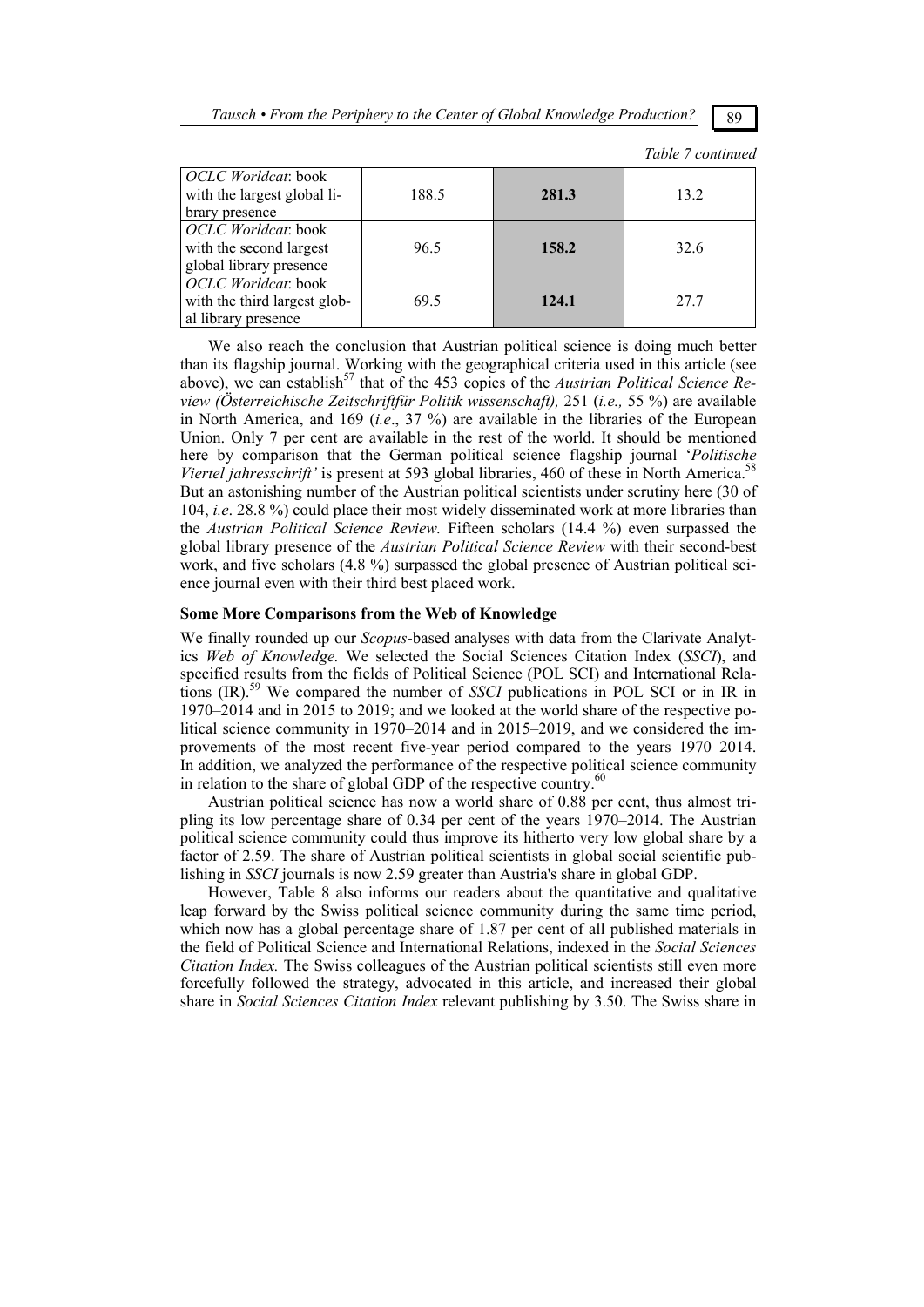90 *Journal of Globalization Studies 2021 • November* 

the published materials in the field of Political Science and International Relations, indexed in the *Social Sciences Citation Index,* is now 4.56 times higher than the share of Switzerland in global GDP, thus indicating that over the last years, the small country Switzerland became a global medium power in world-wide political science.

*Table 8* 

## **Austrian, German and Swiss political science in the Clarivate Analytics**  *Web of Knowledge(Social Sciences Citation Index)* **– Political Science (POL SCI) and International Relations (IR)**

|                                                                                                                          | Austria | Germany | Switzerland |
|--------------------------------------------------------------------------------------------------------------------------|---------|---------|-------------|
| Number of <i>SSCI</i> publications POL SCI or IR 1970–2014                                                               | 1,935   | 14,528  | 3,035       |
| Number of SSCI publications POL SCI or IR 2015-2019                                                                      | 615     | 3,946   | 1,301       |
| World share of SSCI publications in POL SCI and IR<br>1970–2014 in %                                                     | 0.34    | 2.56    | 0.53        |
| World share of SSCI publications in POL SCI and IR<br>2015–2019 in $%$                                                   | 0.88    | 5.67    | 1.87        |
| Share of world GDP, 2018                                                                                                 | 0.34    | 3.22    | 0.41        |
| World share of SSCI publications in POL SCI and IR<br>2015–2019 in % is x-times greater than share of world<br>GDP, 2018 | 2.59    | 1.76    | 4.56        |
| Improvement 2015–2019 to 1970–2014 by a factor of                                                                        | 2.59    | 222     | 3.50        |

The success story of the last five years also implies that the Austrian political scientists' work published between 2015 and 2019 amounted to 24 per cent of the total contributions ever published by Austrian political scientists in the *SSCI* since 1970. In Switzerland, this share was even 30 per cent, indicating the rapid internationalization of social science in both countries over the last five years.

### **Beyond 'Dividadura': Political Science Can Offer Good Equations**

Does it make sense then to rely on publication strategies other than good and solid journal publishing and publishing with the main global book publishing companies?

In the current debate about the future of political science in Austria, Ennser-Jedenastik *et al.* 2018 also most emphatically made the case for a politically relevant political science, published in the standard fashion of internationally visible high-quality publications. They quote, among others, the work of the economist Thomas Piketty (Piketty 2014).

Brand and Kramer 2018 in their analysis based in the framework of 'critical theory' were generally skeptical about the pressures to follow an internationalization strategy, based on standard publication strategies centered around the international peer-reviewed journals and the major global players in scientific book production. Brand and Kramer (2018) maintain that initially there is nothing against international comparability and English-language publishing, and they recognize that in Austrian political science  $-$  at different speeds – an internationally oriented scientific culture is developing.

In his '*siren call*' attack on current publication patterns in global social science, Heinisch (2018), spoke about the top tier researchers of the profession of political science being interested more *'in impact metrics and publications in obscure journals than in contributing to national debates about the big questions'* (Heinisch 2018). Heinisch's sentence that *'democracies are falling apart […], but all that political science can offer is more equations'* however cannot remain unanswered. Current events in the very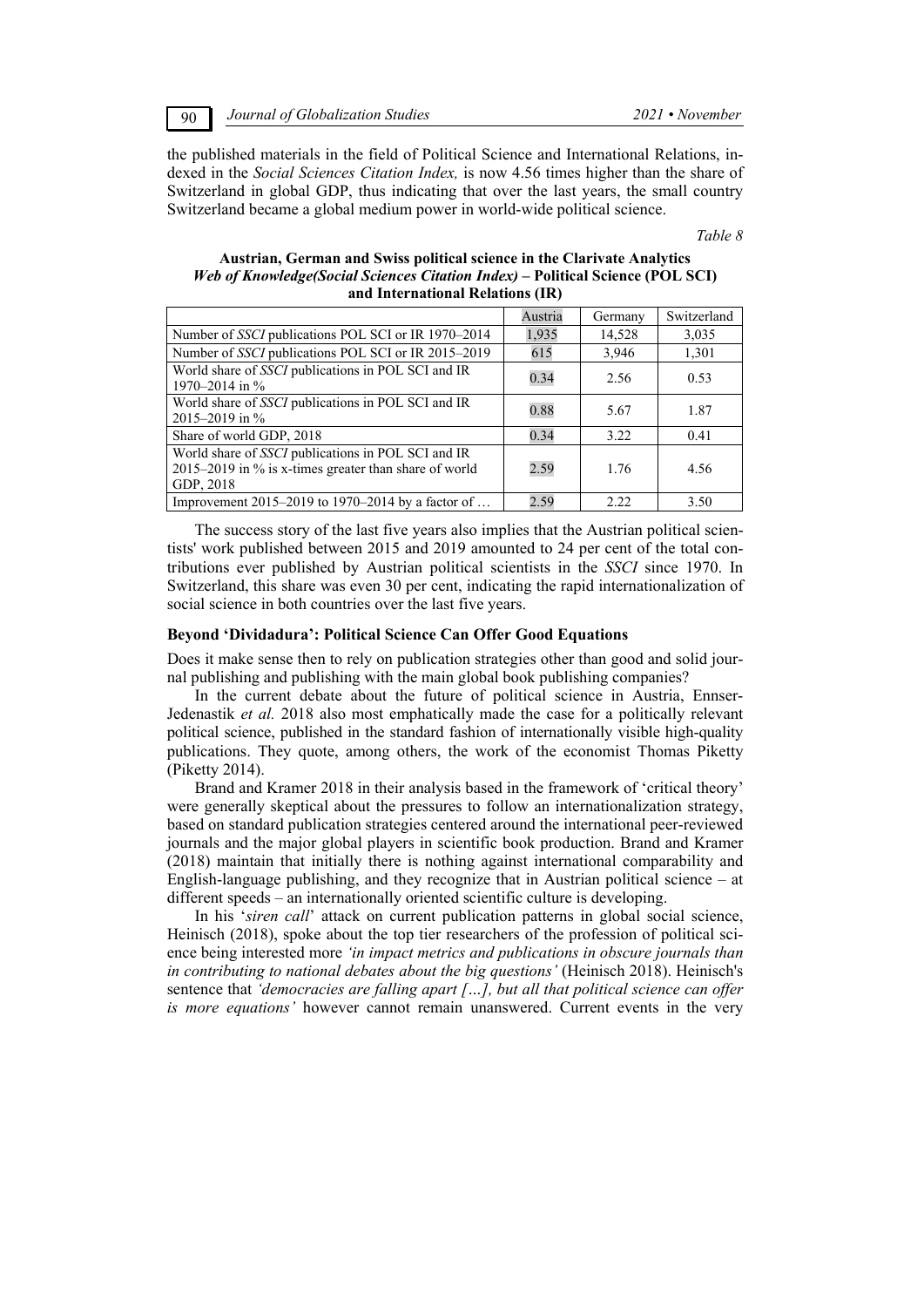country Portugal, which is currently practically the only one in Europe which seeks a left-wing answer to the crisis of the Eurozone, have a direct implication not only for European policy-making far beyond the borders of this relatively small country on the outer south-western rim of Europe (Coimbra 2017; de Giorgi, Russo 2018; Lisi 2016, 2017; Martins, Valente 2018; Meirelles 2018; Pinto, Teixera 2019), but incidentally also for the debate on *'crisis and equations',* or, if you wish, what a politically and scientifically relevant publication strategy left of the political center can look like in the social sciences today. Such a political science is the aim of Brand and Kramer (2018), in which they spoke about theory, practice and publication strategies. But contemporary Portugal offers a vivid and high-profile example of 'theory and practice' and successful scientific publication strategies. The Portuguese scholar Francisco Louçã (1956), politician and the very founder of the left-wing alliance *'Bloco de Esquerda',*61 is not only the most important politician of Portugal's far left, but also a renowned econometrician and author of social science. His left-wing alliance *'Bloco de Esquerda'* is central in the current success story of Portugal finding out a way of Eurozone austerity, poverty and recession in the wake of the economic crisis of 2008. His work (especially Louçã and Mortagua 2012) is a critique of the current *'dividadura'* (word play with the Portuguese words *divida,* debt and *ditadura,* dictatorship) suffered by Portugal under Maastricht austerity. Louçã's econometrics of the current crisis in Europe and of the ways out from it were published with leading international publishers in the field of economics, and are part of a growing scientific movement to find an agenda of an *'alternative European project'* by means of solid, 'mainstream' quantitative economic analysis, published in leading journals of the discipline. Not only Louçã and associates contributed to this debate, but also the late Austro-Polish political economist Kazimierz Łaski (December 15, 1921 – October 20, 2015), who also combined 'critical research' with a standard global publication strategy (Laski, Podkaminer 2012; Louçã 1997, 1998, 2017; Louçã, Ash 2018; Louçã, Mortagua 2012; Podkaminer 2016; Riese 2016).

No word about *'obscure journals'* (Heinisch 2018), and *'democracies are falling apart […], but all that political science can offer is more equations.'* On the contrary, Louçã, Laski and the above-mentioned other authors offer equations so that democracy does not fall apart, and they published their findings in the leading journals of the discipline and with the leading book publishers in the field, like Cambridge University Press, Elsevier, and Oxford University Press (see also Araújo, Louçã 2007, 2008; Christopher, Louçã 2001; Freeman, Louçã 2001, 2004; Laski, Podkaminer 2011; Laski, Walther 2015; Louçã 1999, 2001, 2014; Louçã, Terlica 2011; Mata, Louçã 2009; Mendes, Araújo, and Louçã 2003).

Brand and Kramer (2018) wrongly understand the Anglo-Saxon science enterprise as an international mode of power, while it can be shown quite easily that even a great number of scholars, critical of neo-liberal globalization and the current political economy of austerity in Europe were very successful as publishers in this supposedly '*international system of power'* (Bornschier 1996; Bornschier, Chase-Dunn 1985; Galbraith 2016, 2016; März 1991; Piketty 2015; Piketty, Zucman 2014; Rothschild 1993, 1993, 2015, just to mention a few).

Brand and Kramer maintain that it remains imperative that

[...] a political science that understands itself as critical does not run after academic fashions and does not submit itself to the dictates of the international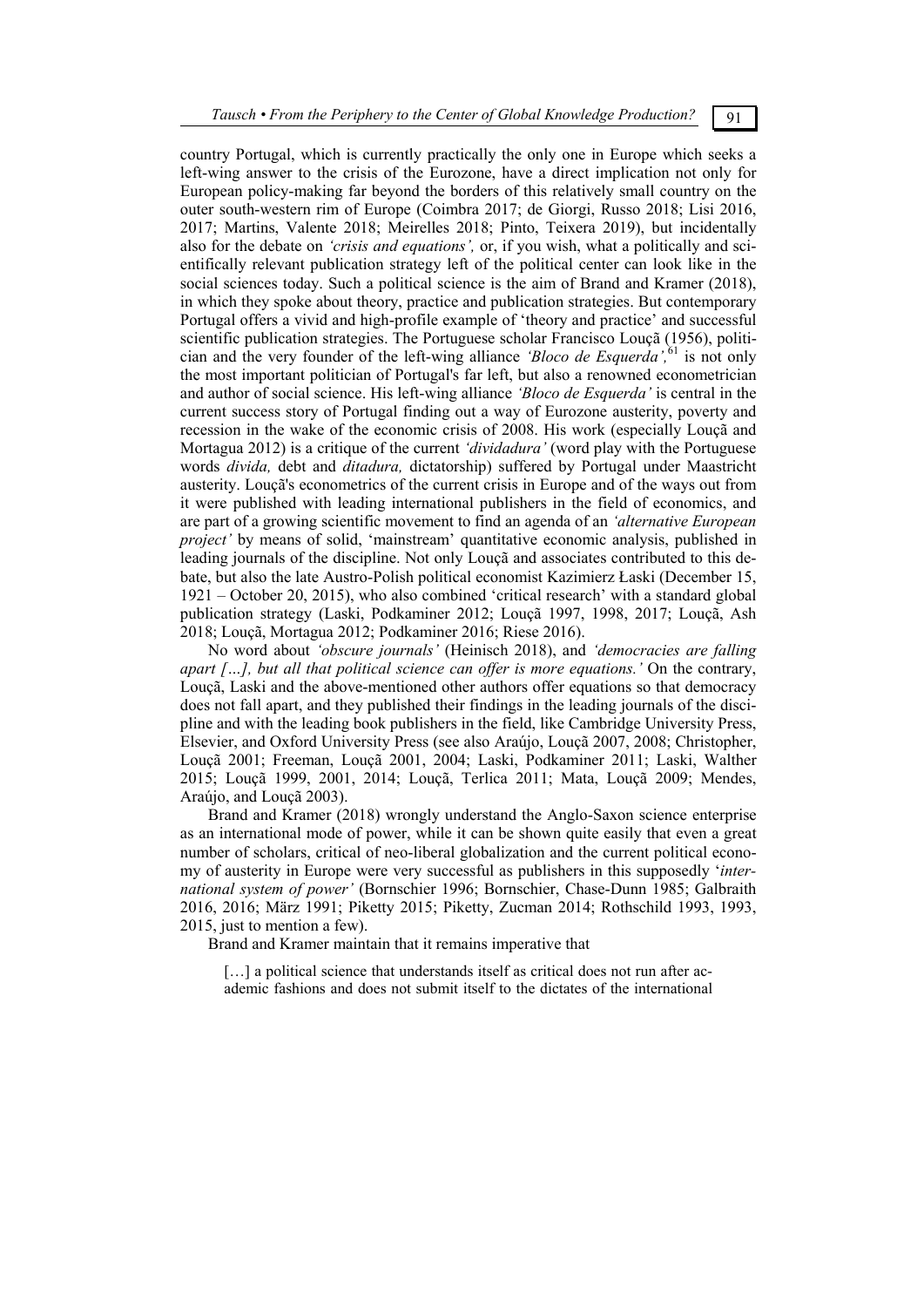mainstream and malestream in political and social science (Brand, Kramer 2018: 321, translated by the author).

Many strategic conclusions, reached in the debate about the future of political science in Austria are of importance for the global social science community. In this context, Ennser-Jedenastik *et al.* 2018, made the important point that placing pre-publication versions of essays with such networks as the *Social Science Research Network* in New York,<sup>62</sup> Researchgate,<sup>63</sup> and *Academia.edu*<sup>64</sup> (and the current author adds *Ideas/Repec*<sup>65</sup> as another important platform for sharing working papers) is always a good strategy, especially since most internet search engines usually place articles, published with those networks, very high on the result lists.

### **Conclusions and Strategic Implications**

We argue that Austrian social scientists would do well to consider also publishing in wellestablished journals in the geographical vicinity of Austria or in the BRICS countries. With a growing recruitment of the academic staff of Austrian Universities from the big neighboring country Germany, such a strategic choice also has important cultural and scientific foreign policy implications. Faced with the depressing realities of German economic dominance in the Eurozone (see Laski, Podkaminer 2011; Laski, Walther 2015), German dominance over Austrian Universities is far bigger problem than any 'dangers' 'emanating' from the Anglo-Saxon science enterprise as an international mode of power.

Not only journals from highly developed Western countries are nowadays ranked ahead of the flagship journal of Austrian political science, but also journals from Eastern Europe, the BRICS countries and developing countries, which all did rather well in comparison to the *'Austrian Political Science Review'* (journals in the Russian Federation, Brazil, Romania, Chile, Colombia, Croatia, India, Turkey, China, the Czech Republic, Lithuania, Mexico, Philippines, Poland, Singapore, Slovenia, South Korea …). Thirty years after the fall of the iron curtain, it is depressing to see that of the 104 Austrian political scientists analyzed here, only a handful of them ever published in the high-quality Political Science journals being published in Eastern Europe and being indexed in the *Central and Eastern European Online Library CEEOL.*<sup>66</sup> In the hearts and minds of the Austrian political science community, all too often, the Iron Curtain still seems to divide the European continent. The same applies to the many high-quality publishing opportunities, now existing with Russia's *Socionauki* journals.<sup>6</sup>

If anything, cultural diversity in publishing will be an important task for Austrian political scientists in the future. Compared to the bibliometric study Tausch (2016), the number of Austrian political scientists publishing in French or Spanish still remains very low. These structures will have to change, if Austrian political science wants to continue its successful path.

## **NOTES**

Schneider, 1929–2018.<br><sup>2</sup> https://science.orf.at/stories/2871360/ and file:///C:/Users/Familie%20Tausch/Downloads/Intpan 5 final.pdf.

<sup>&</sup>lt;sup>1</sup> Mr. Farid Hafez from Salzburg University received his Habilitation degree too recently to be considered here in our final results. Three major figures of Austrian political science, included in our sample, have passed away: Peter Gerlich, 1939–2019; Herbert Gottweis, 1958–2014; and Heinrich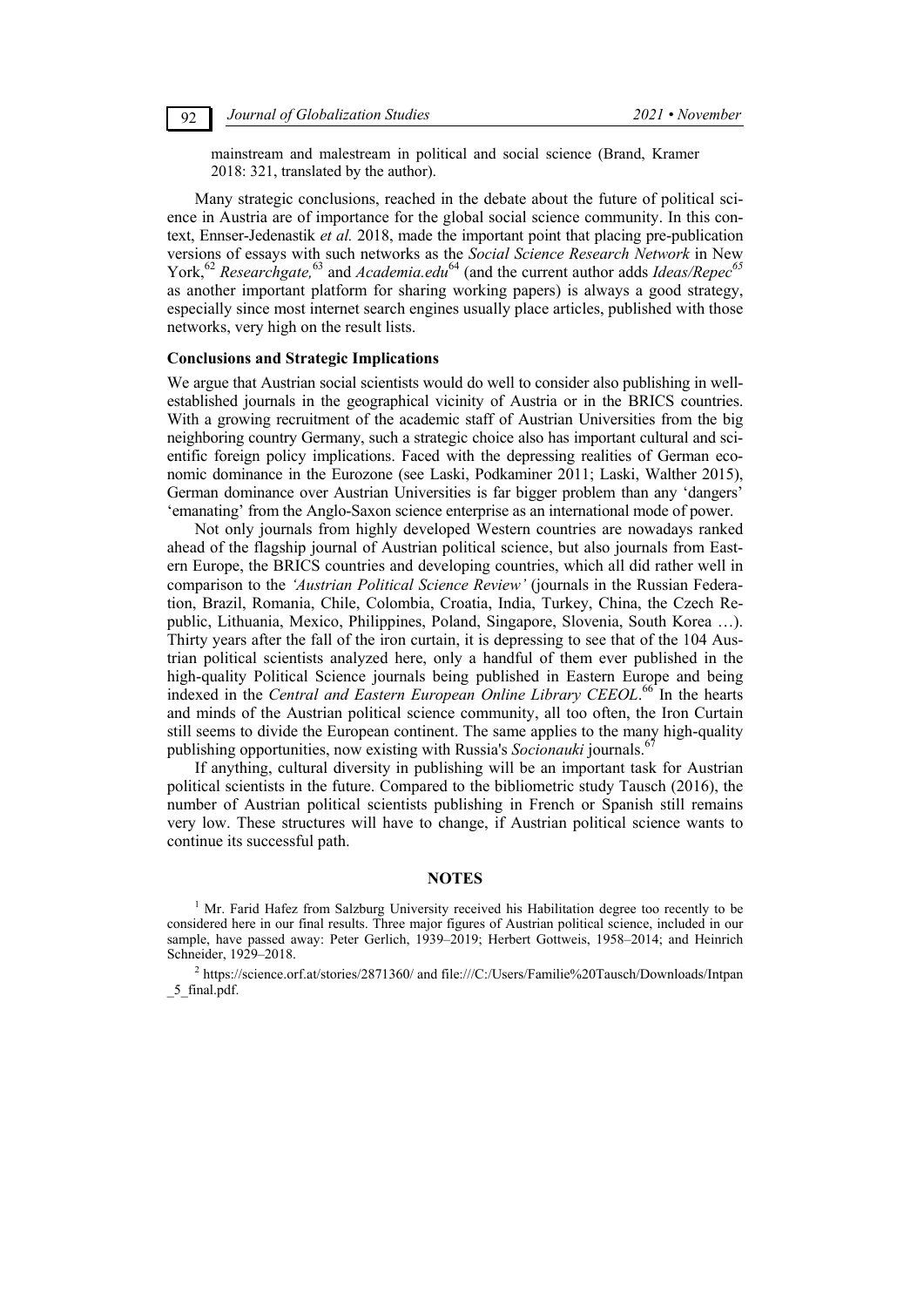<sup>3</sup> https://www.faz.net/aktuell/wirtschaft/immer-mehr-deutsche-professoren-in-oesterreich-153501 52.html, FAZ, December 26, 2017. 4

https://en.wikipedia.org/wiki/Sursum\_corda.

<sup>5</sup> https://www.elsevier.com/solutions/scopus; see also de Moya-Anegón, *et al.*, 2007; Falagas, *et al.*, 2008. The author would like to thank the Department of Development Studies at Vienna University for the opportunity to be able to use the *Scopus* database.

 Germany has two competing political science associations: the DVPW, https://www.dvpw.de/, and DGPW, http://www.dgfp.org/. 7

SVPW, https://www.svpw-assp.ch/home/.

8 APSA, https://www.apsanet.org/.

<sup>9</sup> https://www.nobelprize.org/prizes/lists/all-prizes-in-economic-sciences/.

<sup>10</sup> https://www.cambridge.org/core/journals/american-political-science-review.<br><sup>11</sup> https://clarivate.com/webofsciencegroup/solutions/web-of-science/.<br><sup>12</sup> https://www.oegpw.at/ueber-uns/information-in-english.<br><sup>13</sup> http

 $^{14}$  https://www.worldcat.org/identities/lccn-n80110040/.

<sup>15</sup> https://de.wikipedia.org/wiki/%C3%96sterreichische\_Gesellschaft\_f%C3%BCr\_Politikwissens<br>chaft and https://www.oegpw.at/fileadmin/user\_upload/Vorstand\_1970\_2019.pdf.

<sup>16</sup> According to *OCLC* Classify http://classify.oclc.org/classify2/ this work is present at 629 glob-<br>al libraries.

<sup>17</sup> https://www.scimagojr.com/journalrank.php?category=3320. It should be emphasized that in general, science and medical journals rank higher than social science journals. The *Austrian Political Science Review,* in global terms, is ranked only 22049 of 31971 scientific journals, while the current journal – *Social Evolution & History* – is ranked 19392. The world's leading political science journal – the *American Journal of Political Science* – is rank 83 of all global journals.<br><sup>18</sup> https://www.scimagojr.com/aboutus.php.<br><sup>19</sup> http://eiop.or.at/eiop/.

<sup>20</sup> https://webapp.uibk.ac.at/ojs/index.php/OEZP.<br><sup>21</sup> http://www.europeangovernance-livingreviews.org/.

<sup>22</sup> https://www.worldcat.org/ and http://classify.oclc.org/classify2/.<br><sup>23</sup> https://ccfr.bnf.fr/portailccfr/jsp/public/index.jsp?failure=%2Fjsp%2Fpublic%2Ffailure.jsp&su ccess=%2Fjsp%2Fpublic%2Findex.jsp&profile=public.<br><sup>24</sup> http://libris.kb.se/form\_extended.jsp?f=ext.

 $25$  https://ci.nii.ac.jp/books/?l=en.

26 http://opac.calis.edu.cn/simpleSearch.do.

27 https://www.scopus.com/home.uri.

<sup>28</sup> https://www.ebsco.com/products/ebscohost-platform.<br><sup>29</sup> https://dialnet.unirioja.es/.

- 
- 30 https://www.ceeol.com/.

<sup>31</sup> https://ec-europa-finder.hosted.exlibrisgroup.com/primo-explore/search?vid=32EUC\_VU1&se arch scope=default scope&query=any,contains,shoah&lang=en US&mode=advanced.

http://pmt-eu.hosted.exlibrisgroup.com/primo\_library/libweb/action/search.do?mode=Advanced &ct=AdvancedSearch&frbg=&&fn=search&indx=1&dscnt=0&vid=41DHL\_V1&ct=search&srt=rank&<br>tab=default\_tab&vl(freeText0)=shoah&dum=true&dstmp=1564560260712.

<sup>33</sup> https://www.whs.mil/library/ and https://p94008.eos-intl.net/P94008/OPAC/Search/Advanced Search.aspx. To this data, the Pentagon Library catalogue answers an important question for all of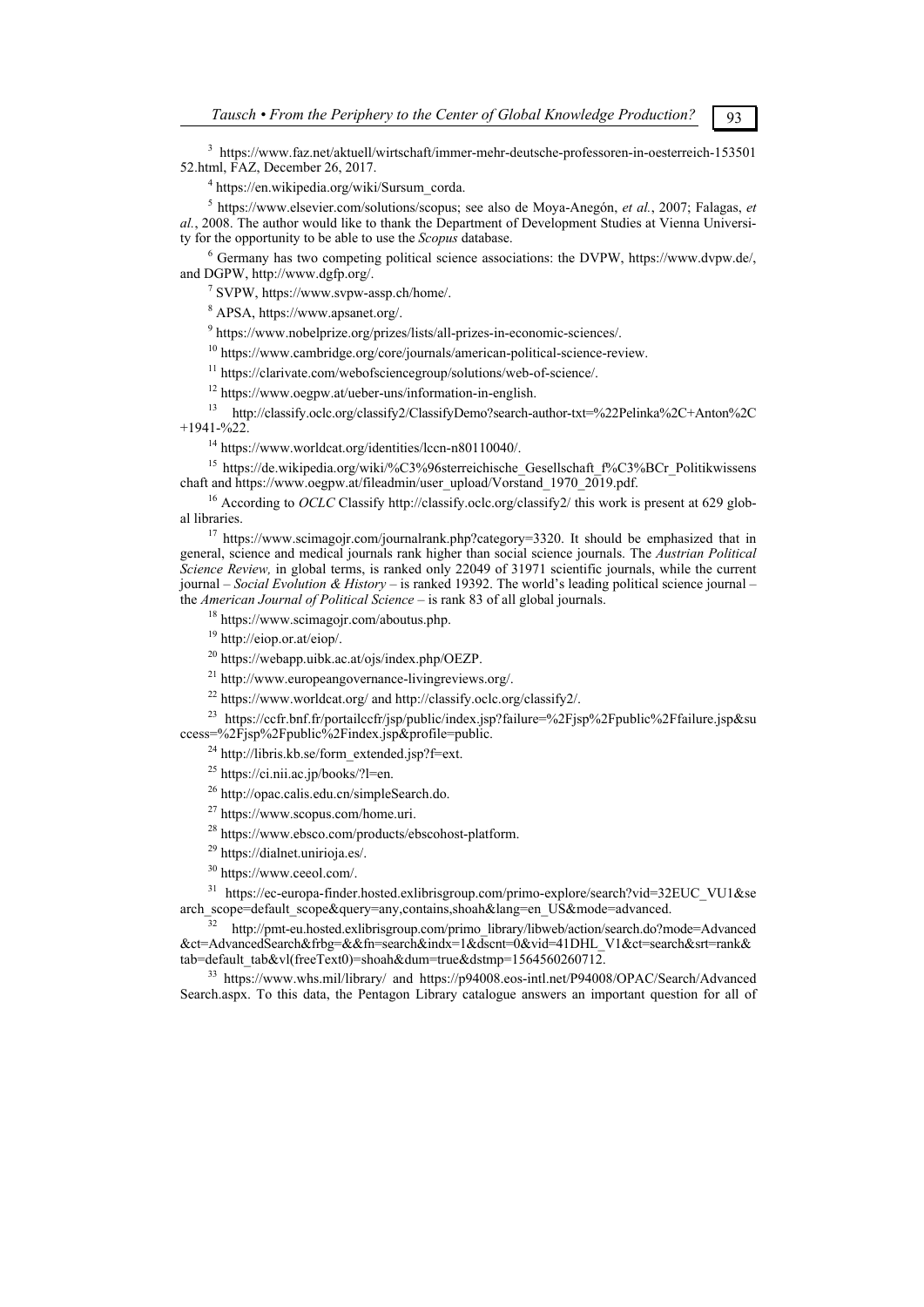global social science: whose works are being taken notice of by the military of the world's still leading economic and military power? economic and military power?<br>
<sup>34</sup> https://en.wikipedia.org/wiki/Habilitation; see also Brechelmacheret al., 2015.<br>
<sup>35</sup> https://www.worldcat.org/ and http://classify.oclc.org/classify2/.<br>
<sup>36</sup> http://classify.oclc.org/cla

*al.*, 2008. The author would like to thank the Department of Development Studies at Vienna University for the opportunity to be able to use the *Scopus* database. 38 https://www.oegpw.at/startseite.

39 https://www.dvpw.de/.

40 http://www.dgfp.org/.

41 https://www.svpw-assp.ch/home/.

42 https://www.svpw-assp.ch/de/portrait/.

43 https://www.nobelprize.org/prizes/economic-sciences/2009/ostrom/biographical/. 44 https://www.dvpw.de/wir/vorstand/.

45 http://www.dgfp.org/index.php/vorstand.

<sup>46</sup> https://www.svpw-assp.ch/the-association/standing-committee/.<br><sup>47</sup> http://people.duke.edu/~pmcclain/ and https://www.cambridge.org/core/societies/american-political-science-association.

<sup>48</sup> http://www.shanghairanking.com/ARWU2017.html.  $49$  http://www.scimagoir.com/.

50 https://www.elsevier.com/solutions/*Scopus.*

51 https://www.worldcat.org/.

 $52$  http://classify.oclc.org/classify2/.<br> $53$  Principal Component analysis was originally developed by Pearson (1901) and further improved by Hotelling (1933). Heshmati and Oh (2007) used the method for computation of Lisbon Development Strategy Index while Heshmati *et al.* (2008) used it to study child well-being in high- and middle-income countries.

 $<sup>54</sup>$  Monographies and edited titles; no essays to collective volumes, edited by other authors were included in this list. Titles by the author of the current essay are in brackets.</sup> included in this list. Titles by the author of the current essay are in brackets.<br><sup>55</sup> Our list does not include contributions to collective volumes.<br><sup>56</sup> Cordoba 3:2? This refers to the historic victory of Austria against

world cup tournament in Cordoba, Argentina, in 1978, which has been a rallying cry for Austrian selfconsciousness ever since. For an English language account, see http://bundesligafanatic.com/2012 0909/germany-v-austria-1978-unravelling-the-shame-of-cordoba/. On the Austrian inferiority complex vis-à-vis Germany, see Jacquette, 2001; Dimitriou, and *et al.,* 2010. 57 https://www.worldcat.org/advancedsearch.

58 https://www.worldcat.org/advancedsearch.

 $^{59}$ https://clarivate.com/webofsciencegroup/solutions/web-of-science/.  $^{60}$  https://www.statista.com/.

61 https://ideas.repec.org/e/plo95.html; https://www.parlamento.pt/DeputadoGP/Paginas/Biogra fia.aspx?BID=1651; https://pt.wikipedia.org/wiki/Francisco\_Lou%C3%A7%C3%A3; https://www.hei se.de/tp/features/Portugal-Wahlen-nach-vier-Erfolgsjahren-der-Unbegreiflichkeit-4546542.html. 62 https://www.ssrn.com/index.cfm/en/.

 $63$  https://www.researchgate.net/.<br> $64$  https://www.academia.edu/.

65 https://ideas.repec.org/.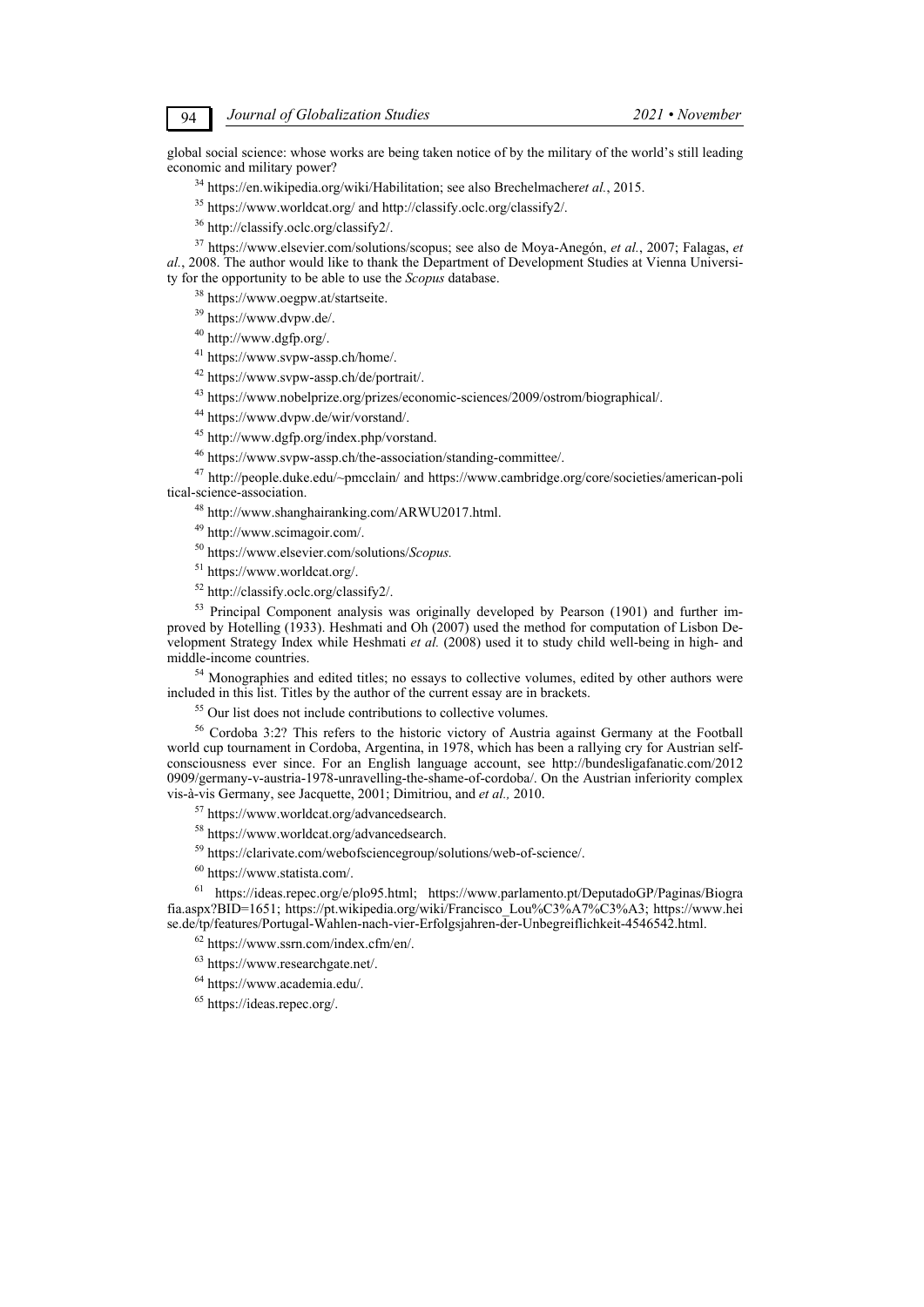66 https://www.ceeol.com/.

67 https://www.sociostudies.org/.

<sup>68</sup> As we already mentioned briefly above, Mr. Farid Hafez received his Habilitation degree too recently to be considered in the calculation of all the analytical data of our article, like highest and lowest values, the median and also the promax factor analytical model. But for reasons of completeness of this Table, we mention here at least his Scopus and OCLC Classify data in our alphabetical list.

### **REFERENCES**

- Araújo, T., and Louçã, F. 2007. The Geometry of Crashes. A Measure of the Dynamics of Stock Market Crises. *Quantitative Finance* 7 (1): 63–74.
- Araújo, T., and Louçã, F. 2008. The Seismography of Crashes in Financial Markets. *Physics Letters A* 372 (4): 429–434.
- Basabe-Serrano, S., and Huertas, S. 2018. El estado de la investigación en cienciapolíticasobreAmérica Latina. *Revista Española de CienciaPolítica* 47: 153–170.
- Basto, M., and Pereira, J. M. 2012. An *IBM SPSS* R-menu for ordinal factor analysis. *Journal of Statistical Software* 46 (4): 1–29.
- Bernauer, T., and Gilardi, F. 2010. Publication Output of Swiss Political Science Departments. *Swiss Political Science Review* 16 (2): 279–303.
- Brand, U., and Kramer, H. 2011. Füreinekritische Politikwissenschaft. Anmerkungenzu Thomas Königs Essay 'Das unvollständige Projekt. Best and saufnahme der österreichischen Politikwissenschaft'. *ÖZP – Austrian Journal of Political Science* 40 (3): 315–323.
- Brand, U., Görg, C., Hirsch, J., and Wissen, M. 2008. *Conflicts in Environmental Regulation and the Internationalisation of the State: Contested Terrains*. London: Routledge.
- Braun, T. *et al.* 1985. *Scientometric Indicators: a 32 Country Comparative Evaluation of Publishing Performance and Citation Impact*. Singapore; Philadelphia: World Scientific.
- Brechelmacher, A., Park, E., Ates, G., and Campbell, D. F. 2015. The Rocky Road to Tenure–Career Paths in Academia. In *Academic Work and Careers in Europe: Trends, Challenges, Perspectives* (pp. 13–40). Springer, Cham.
- Bukowska, G., and Łopaciuk-Gonczaryk, B. 2018. Publishing Patterns of Polish Authors in Domestic and Foreign Economic Journals. *Ekonomist*a (4): 442–466.
- Butler, L., and McAllister, I. 2009. Metrics or Peer Review? Evaluating the 2001 UK Research Assessment Exercise in Political Science. *Political Studies Review* 7 (1): 3–17.
- Cancela, J., Coelho, T. D., and Ruivo, J. P. 2014. Mapping Political Research in Portugal: Scientific Articles in National Academic Journals (2000–2012). *European Political Science* 13: 327–339.
- Cardinal, L., and Bernier, A. 2017. La gouvernance francophone de la Revue canadienne de science politique et la diffusion des connaissances en français, de 1968 à 2015. Canadian Journal of Political Science. *Revue canadienne de science politique* 50 (1): 57–76.
- Casu, B., Girardone, C., and Molyneux, P. 2004. Productivity Change in European Banking: A Comparison of Parametric and Non-Parametric Approaches. *Journal of Banking and Finance* 28 (10): 2521–2540.
- Chi, P. S. 2012. Bibliometric Characteristics of Political Science Research in Germany. *Proceedings of the American Society for Information Science and Technology* 49 (1): 1–6.
- Christopher, F., and Louçã, F. 2001. *As Time Goes by: From the Industrial Revolutions to the Information Revolution*. London and New York: Oxford University Press.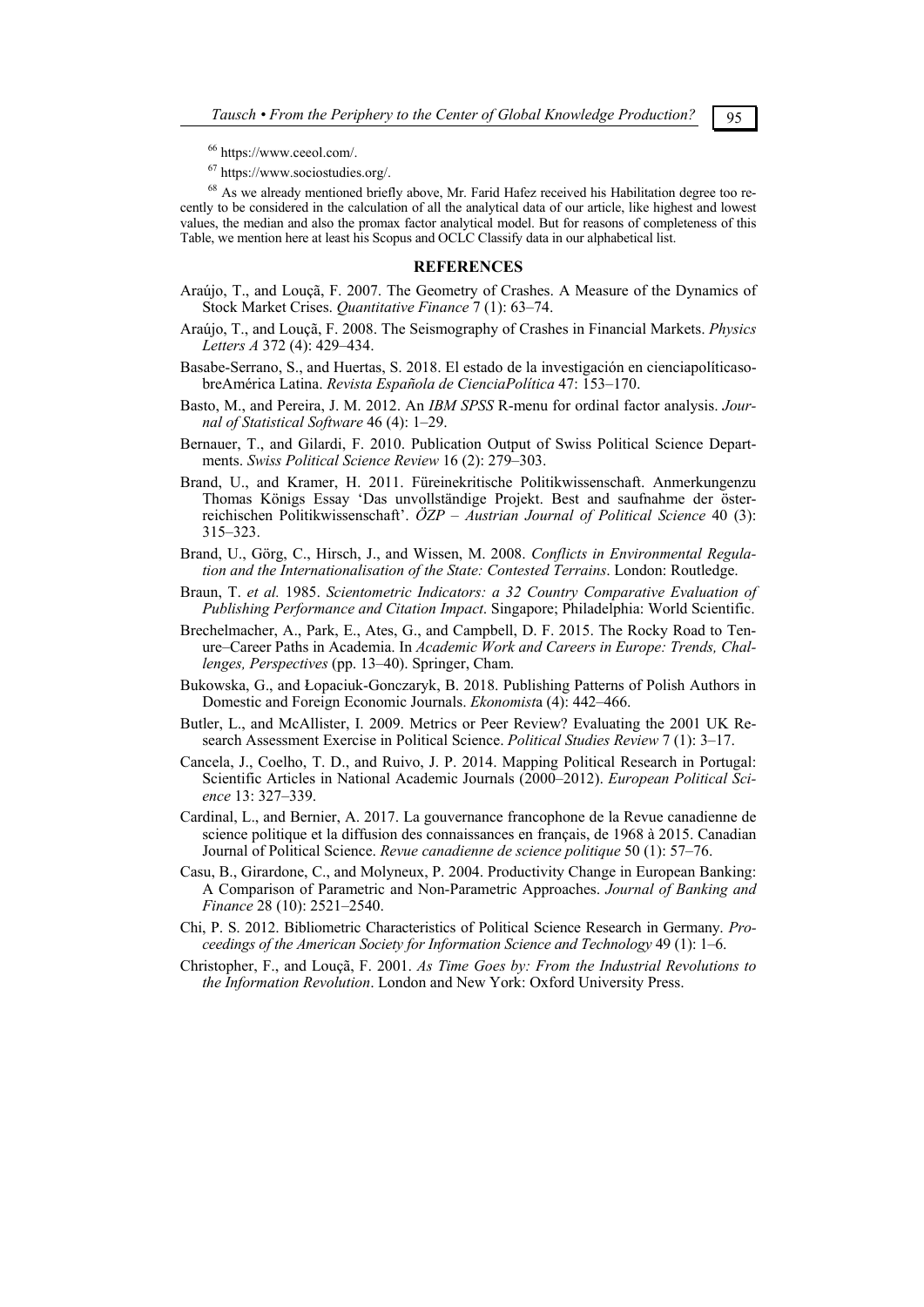- Coimbra, E. A. D. 2017*. Duasestrelas e doisprojetos de hegemonia: ainfluência do pensamento de Gramsci no Partido dos Trabalhadores (BRA) e no Bloco de Esquerda (POR).* URL: https://repositorio.ufsc.br/bitstream/handle/123456789/180418/348911. pdf?sequence=1.
- Cornut, J., Simard, C., Jegen, M., and Cardinal, L. 2012. L'embauchedans les départements de science politique francophone au Québec et au Canada. Un bilan des années 2000– 2010. *Politique et Sociétés* 31 (3): 87–108.
- Cureton, E. E., and Mulaik, S. A. 1975. The Weighted *Varimax* Rotation and the *Promax* Rotation. *Psychometrika* 40 (2): 183–195.
- Daase, C., and Deitelhoff, N. 2018. Schissvor'mSchisma. FürepistemischeToleranz in der Politikwissenschaft und den Internationalen Beziehungen. *ZIB Zeitschriftfür Internationale Beziehungen* 25 (2): 3–5.
- De Giorgi, E., and Russo, F. 2018. Portugal: The Unexpected Path of Far Left Parties, from Permanent Opposition to Government Support. In *Opposition Parties in European Legislatures* (pp. 95–112). Routledge.
- de Moya-Anegón, F., Chinchilla-Rodríguez, Z., Vargas-Quesada, B., Corera-Álvarez, E., Muñoz-Fernández, F. J., González-Molina, A., and Herrero-Solana, V. 2007. Coverage analysis of *Scopus*: A journal metric approach. *Scientometrics* 73 (1): 53–78.
- Decker, P., and Campbell, D. F. J., and Braunstein, J. 2018. Interdisciplinarity as a Source of Relevance in Political Science. *ÖZP – Austrian Journal of Political Science* 47 (3): 19–32.
- Dien, J., Beal, D. J., and Berg P. 2005. Optimizing Principal Components Analysis of Event-Related Potentials: Matrix Type, Factor Loading Weighting, Extraction, and rotations. *Clinical Neurophysiology* 16: 1808–1825.
- Dill, D. D., and Soo, M. 2005. Academic Quality, League Tables, and Public Policy: A Cross-National Analysis of University Ranking Systems. *Higher Education* 49 (4): 495–533.
- Dimitriou, M., Sattlecker, G., and Müller, E. 2010. Der "Mythos Córdoba 1978" im Spiegel der Berichterstattungüber die Fußballeuropameisterschaft 2008. Zwischendiskursiver Rekonstruktion des Vergangenen und kollektiver Identitätsbildung. The "Córdoba Myth" of 1978 as Reflected in the Coverage of the 2008 European Football Championships: Between Discursive Reconstruction of the Past and Collective Identity Development. *Sport und Gesellschaft* 7 (2): 145–174.
- Donohue, J. C. 1974. *Understanding Scientific Literatures: A Bibliometric Approach*. Cambridge, MIT Press.
- Drummond, R., and Wartho, R. 2009. RIMS: The Research Impact Measurement Service at the University of New South Wales. *Australian Academic and Research Libraries* 40 (2): 76–87.
- Ennser-Jedenastik, L., Meyer, T. M., and Wagner, M. 2018. The Relevance of Empirical Political Science in Austria: Ask Important Questions, Study them Rigorously, and let People Know. *Österreichische Zeitschriftfür Politikwissenschaft* 47 (3): 33–42.
- Erne, R. 2007. On the Use and Abuse of Bibliometric Performance Indicators: A Critique of Hix's 'Global Ranking of Political Science Departments'. *European Political Science* 6 (3): 306–314.
- Falagas, M. E., Pitsouni, E. I., Malietzis, G. A., and Pappas, G. 2008. Comparison of Pub-Med, *Scopus*, Web of Science, and Google Scholar: Strengths and Weaknesses. *The FASEB journal* 22 (2): 338–342.
- Falter, J. W., and Wurm, F. W. (Eds.). 2013. *Politikwissenschaft in der Bundesrepublik Deutschland: 50 Jahre DVPW*. Cham: Springer-Verlag.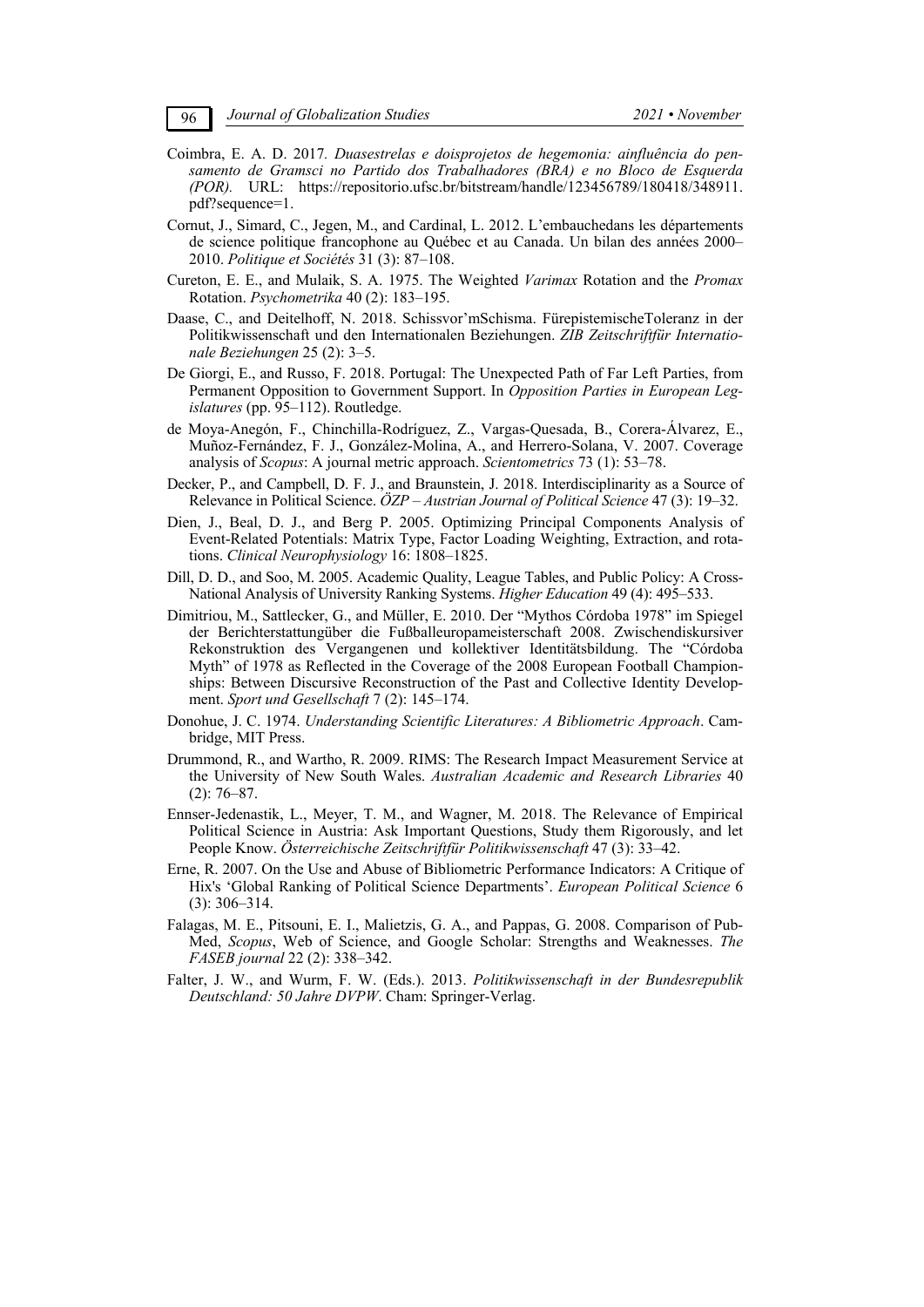- Finch, H. 2006. Comparison of the Performance of *Varimax* and *Promax* Rotations: Factor Structure Recovery for Dichotomous Items. *Journal of Educational Measurement* 43 (1): 39–52.
- Freeman, C., and Louçã, F. 2004. *Ciclos e crises no capitalismo global. Das revoluçõesindustriais à revolução da informação*. Porto: EdiçõesAfrontamento.
- Gorsuch, R. L. 1983. *Factor Analysis*. Hillsdale, N. J.: Erlbaum.
- Grinin, L., Korotayev, A., and Tausch, A. 2018. *Islamism, Arab Spring, and the future of democracy: World system and world values perspectives (Perspectives on development in the Middle East and North Africa (Mena) region).* Cham, Switzerland: Springer.
- Heinisch, R. 2004. Political Science between Intellectual Achievement, Critical Discourse and a Search for Relevance: Reflections on the State of the Discipline in Austria and the United States. In Kramer, H. (ed.), *Demokratie und Politik. 40 Jahre Politikwissenschaft in Österreich* (pp. 71–98). Wien. Peter Lang.
- Heinisch, R. 2018. Struggling to Address the 'Big and Burning' Questions: The Opportunities and Perils of (Austrian) Political Science Going Mainstream. *Österreichische Zeitschriftfür Politikwissenschaft* 47 (3): 71–79.
- Hendrickson, A. E., and White, P. O. 1964. *Promax*: A Quick Method for Rotation to Oblique Simple Structure. *British Journal of Statistical Psychology* 17 (1): 65–70.
- Heshmati A., Tausch, A., and Bajalan, C. 2008. Measurement and Analysis of Child Well-Being in Middle and High Income Countries. *European Journal of Comparative Economics* 5 (2): 227–286.
- Heshmati, A. and Lee, S. 2010. The Relationship between Globalization, Economic Growth and Income Inequality. *Journal of Globalization Studies* 1 (2): 87–117.
- Heshmati, A. 2003. Productivity Growth, Efficiency and Outsourcing in Manufacturing and Service Industries. *Journal of Economic Surveys* 17 (1): 79–112.
- Heshmati, A. 2006a. Measurement of a Multidimensional Index of Globalization. *Global Economy Journal* 6 (2): Article 1.
- Heshmati, A. 2006b. The Relationship between Income Inequality Poverty, and Globalization. In Nissanke, M., and Thorbecke, E. (eds.), The Impact of Globalization on the World's Poor (pp. 59–93). Basinsgtoke and New York: Palgrave Macmillan.
- Heshmati, A., and Oh, J. 2006. Alternative Composite Lisbon Development Strategy Indices: A Comparison of EU, USA, Japan and Korea. *The European Journal of Comparative Economics* 3 (2): 133.
- Heshmati, A., and Oh, J-E. 2006. Alternative Composite Lisbon Development Strategy Indices: A Comparison of EU, USA, Japan and Korea. *The European Journal of Comparative Economics* 3 (2): 133–170.
- Hirsch, J. 2005. An Index to Quantify an Individual's Scientific Research Output. *Proceedings of the National Academy of Sciences* 102 (46): 16569–16572.
- Hix, S. 2004. A global ranking of political science departments. *Political studies review* 2 (3): 293–313.
- Hotelling, H. 1933. Analysis of a Complex of Statistical Variables into Principal Components. *Journal of Educational Psychology* 24: 417–441, 498–520.
- Hug, S. E., Ochsner, M., and Daniel, H.-D. 2013. Criteria for Assessing Research Quality in the Humanities: A Delphi Study among Scholars of English Literature, German Literature and Art History. *Research Evaluation* 22 (5): 369–383.
- Jacquette, D. 2001. Fin de siècle Austrian Thought and the Rise of Scientific Philosophy. *History of European ideas* 27 (3): 307–315.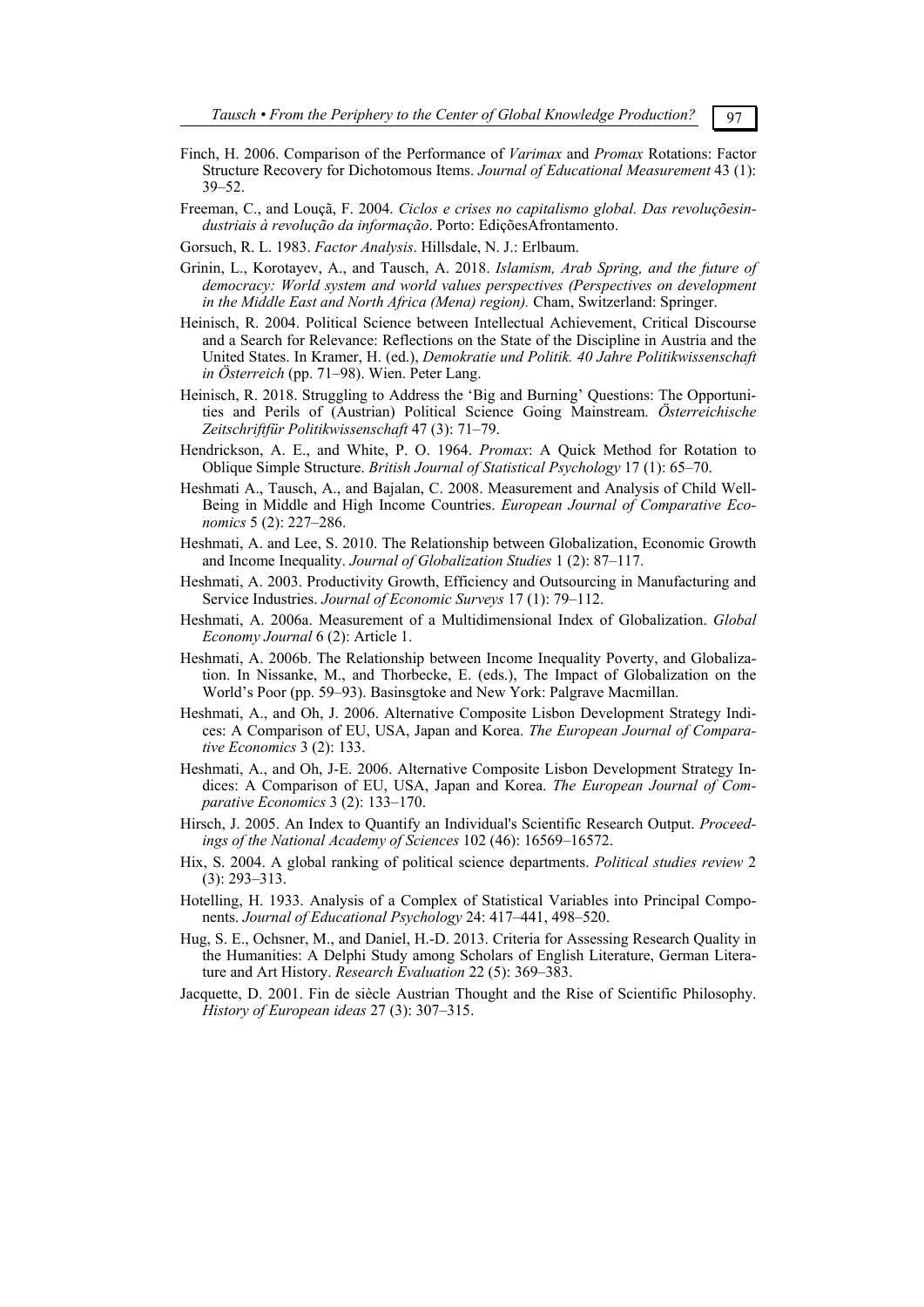- Jokić, M., Mervar, A., and Mateljan, S. 2019. The Development of Political Science in Central and Eastern Europe: Bibliometric Perspective, 1996–2013. *European Political Science* 18 (3): 491–509.
- Karlhofer, F., and Plasser, F. 2012. Die Innsbrucker Politikwissenschaft: Konsolidierung und Profilbildung. *Österreichische Zeitschriftfür Politikwissenschaft* 41 (1): 95–112.
- Kittel, B. 2009. Eine Disziplin auf der Suchenach Wissenschaftlichkeit: Entwicklung und Stand der Methoden in der deutschen Politikwissenschaft. *Politische Vierteljahresschrift* 50 (3): 577–603.
- König, T. 2010. Die Geschichte der Disziplin Politikwissenschaftim Verhältniszuösterrichischer Forschungspolitik und gesellschaftlichen Rahmenbedingungen. In Biegelbauer, P. (ed.), *Steuerung von Wissenschaft? Die Governance des österreichischen Innovationssystems* (pp. 223–257). Innsbruck: Studienverlag.
- König, T. 2011. Das unvollständigeProjekt. Bestandsaufnahme der österreichischen Politikwissenschaft. *ÖZP – Austrian Journal of Political Science* 40 (1): 81–89.
- König, T. 2013. Vom Naturrechtzum Behavioralismus und darüberhinaus. Konzeptionelle Grundlagen der Disziplin Politikwissenschaft in Österreich. *Österreichische Zeitschriftfür Politikwissenschaft* 41 (4): 419–438.
- Kouba, K., Císař, O., and Navrátil, J. 2015. The Czech Political Science: A Slow March towards Relevance. *Political science in Europe at the beginning of the 21st century*: 63–85.
- Kumbhakar, S. C., Heshmati, A., and Hjalmarsson, L. 1999. Parametric Approaches to Productivity Measurement: A Comparison among Alternative Models. *Scandinavian Journal of Economics* 101 (3): 405–424.
- Langville, A. N., and Meyer, C. D. 2006. *Google's Page Rank and Beyond: The Science of Search Engine Rankings*. Princeton University Press.
- Laski, K., and Podkaminer, L. 2011. Common Monetary Policy with Uncommon Wage Policies: Centrifugal Forces Tearing the Euro Area Apart. Intervention. *European Journal of Economics and Economic Policies* 8 (1): 21–29.
- Laski, K., and Podkaminer, L. 2012. The Basic Paradigms of EU Economic Policy-Making Need to be Changed. *Cambridge Journal of Economics* 36 (1): 253–270.
- Łaski, K., and Walther, H. 2015. Kalecki's Profits Equation after 80 years. In *Michał Kalecki in the 21st Century* (pp. 131–156). Palgrave Macmillan, London.
- Lisi, M. 2016. U-turn: the Portuguese Radical Left from Marginality to Government Support. *South European Society and Politics* 21 (4): 541–560.
- Lisi, M. 2017. *There is no Alternative, or is there? The Historic Experiment of the Left-Wing Government in Portugal*. LSE European Politics and Policy (EUROPP) Blog. URL: http://eprints.lse.ac.uk/69989/1/blogs.lse.ac.uk-There%20is%20no%20alternative%20or %20is%20there%20The%20historic%20experiment%20of%20the%20left-wing%20gov ernment%20in%20Portugal.pdf.
- Louçã, F. 1997. *Turbulence in Economics: An Evolutionary Appraisal of Cycles and Complexity in Historical Processes*. Edward Elgar Publishing.
- Louçã, F. 1998. *The Years of High Econometrics: A Short History of the Generation that Reinvented Economics*. Routledge.
- Louçã, F. 1999. Nikolai Kondratiev and the Early Consensus and Dissensions about History and Statistics. *History of Political Economy* 31 (1): 169.
- Louçã, F. 2001. Intriguing Pendula: Founding Metaphors in the Analysis of Economic Fluctuations. *Cambridge Journal of Economics* 25 (1): 25–55.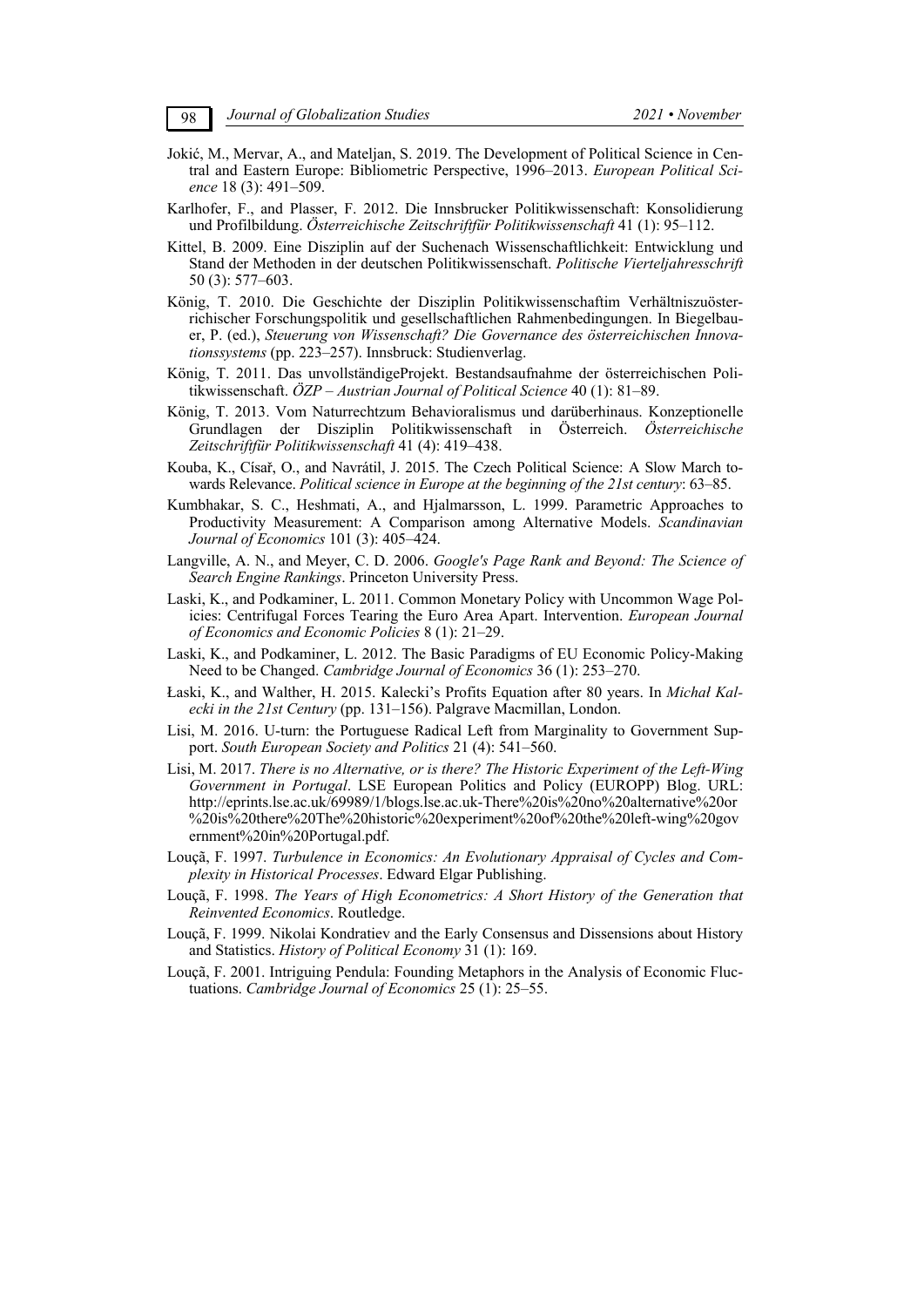- Louçã, F. 2014. The Elusive Concept of Innovation for Schumpeter, Marschak and the Early Econometricians. *Research Policy* 43 (8): 1442–1449.
- Louçã, F. 2017. Has the Euro Any Future Under Secular Stagnation? In *The Euro and the Crisis* (pp. 95–107). Springer, Cham.
- Louçã, F., and Ash, M. 2018. *Shadow Networks: Financial Disorder and the System that Caused Crisis.* Oxford University Press, USA.
- Louçã, F., and Mortagua, M. 2012. *A Dividadura: Portugal nacrise do Euro*. Bertrand Editora.
- Louçã, F., and Terlica, S. 2011. The Fellowship of Econometrics: Selection and Diverging Views in the Province of Mathematical Economics, from the 1930s to the 1950s. *History of Political Economy* 43 (suppl\_1): 57–85.
- Louca, I., Freeman, C., Louca, F., Louçã, F., and Iseg, F. L. 2001. *As Time Goes by: From the Industrial Revolutions to the Information Revolution*. Oxford University Press.
- Markovits, A. S., and Rosenberger, S. K. (eds.). 2001*. Demokratie: mudus und telos: Beïtragefür Anton Pelinka.* BöhlauVerlag Wien.
- Martins, H., and Valente, J. 2018. Entrevista com Francisco Louçã. *Revista Eptic* 20 (1): 88–99.
- Mata, T., and Louçã, F. 2009. The Solow Residual as a Black Box: Attempts at Integrating Business Cycle and Growth Theories. *History of Political Economy* 41 (Suppl\_1): 334–355.
- Meirelles, G. Á. L. D. 2018. Para entender a crisecontemporânea: a experiênciaportuguesacomolição. *Revista Katálysis* 21 (1): 219–222.
- Mendes, R. V., Araújo, T., and Louçã, F. 2003. Reconstructing an Economic Space from a Market Metric. *Physica A: Statistical Mechanics and its Applications:* 323, 635–650.
- Nederhof, A. J. 2006. Bibliometric Monitoring of Research Performance in the Social Sciences and the Humanities: A review. *Scientometrics* 66 (1): 81–100.
- Ogasawara, H. 1998. Standard Errors for Rotation Matrices with an Application to the Promax Solution. *British Journal of Mathematical and Statistical Psychology* 51 (1): 163–178.
- OECD Organisation for Economic Co-operation and Development. 1998. *Open Markets Matter: The Benefits of Trade and Investment Liberalisation.* Paris: Organisation for Economic Co-operation and Development.
- Pearson, K. 1901. On Lines and Planes of Closest fit to Systems of Points in Space. *Philosophical Magazine* 6 (2): 559–572.
- Pehl, M. 2012. The Study of politics in Germany: A Bibliometric Analysis of Subfields and Methods. *European Political Science* 11 (1): 54–70.
- Pelinka, A. 1995. Fluch und Segen der Normalität. Zur Situation der Politikwissenschaft in Österreich. *Österreichische Zeitschriftfür Politikwissenschaft* 24 (3): 347–351.
- Pelinka, A. 1996. Politikwissenschaft in Österreich. *Swiss Political Science Review* 2 (4): 1–12.
- Pelinka, A. 2018. The Discipline of Political Science: (Re)Positioning between Naïve Objectivity and Self-Destroying Pure Partisanship. *ÖZP – Austrian Journal of Political Science* 47 (3): 81–88.
- Piketty, T. 2014. *Capital in the 21st Century*, trans. Arthur Goldhammer. Cambridge, MA: Belknap Press: An Imprint of Harvard University Press.
- Pinto, A. C., and Teixeira, C. P. 2019. Portugal Before and After the 'Great Recession': A Resilient Democracy? In *Political Institutions and Democracy in Portugal* (pp. 1–12). Palgrave Macmillan, Cham.
- Plümper, T. 2003. Publikationstätigkeit und Rezeptionserfolg der deutschen Politikwissenschaft in internationalen Fachzeitschriften, 1990–2002. Eine bibliometrische Analyse der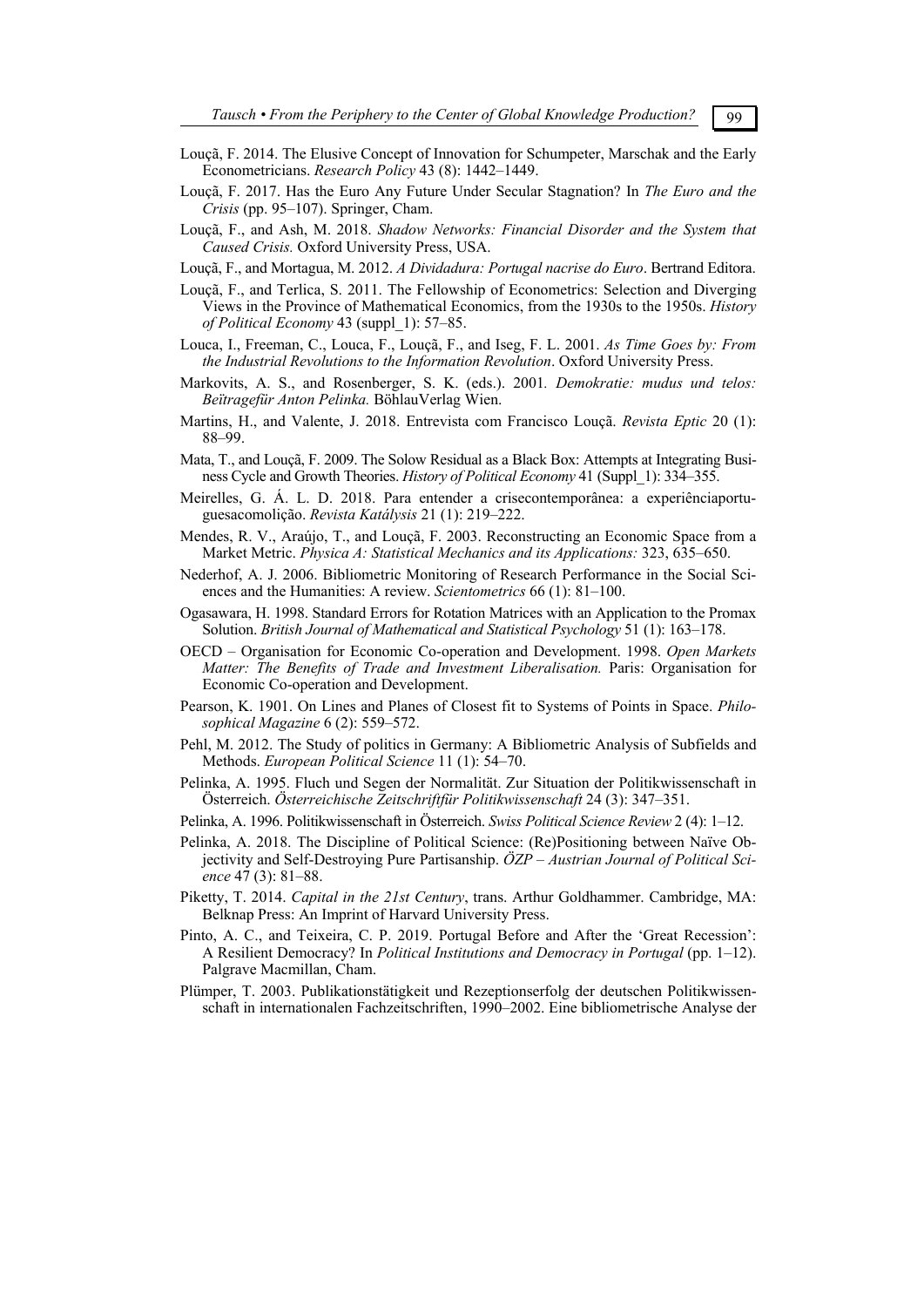Veröffentlichungs lei stung deutscher politikwissenschaft licher Fachbereiche und Institute. *Politische Vierteljahresschrift* 44 (4): 529–544.

- Podkaminer, L. 2016. Economic Disintegration of the European Union: Not Unavoidable, but Probable. *Acta Oeconomica* 66 (s1): 49–60.
- Riese, M. 2016. Obituary: Kazimierz Laski (1921–2015). *European Journal of Economics and Economic Policies: Intervention* 13 (3): 265–274.
- Roß, B. (ed.). 2013. *Migration, Geschlecht und Staatsbürgerschaft: Perspektivenfüreine anti-rassistische und feministische Politik und Politikwissenschaft* (Vol. 16). Cham: Springer-Verlag.
- Sadlak, J., and Liu, N. C. 2007. *The World-Class University and Ranking: Aiming beyond Status*. Bucharest, Romania/Shanghai, China/Cluj-Napoca, Romania: Unesco-Cepes.
- Sahel, J. A. 2011. Quality Versus Quantity: Assessing Individual Research Performance. *Science Translational Medicine* 3 (84).
- Sauer, B. 2016. Austrian Exceptionalism? Insights from a Huge Department in a Small Country. *European Political Science*: 332–342.
- Schneider, J. W. 2009. An Outline of the Bibliometric Indicator used for Performance-Based Funding of Research Institutions in Norway. *European Political Science* 8 (3): 364–378.
- SCImago, (n.d.). SJR SCImago Journal and Country Rank [Portal]. Retrieved Date October 10, 2019. URL: http://www.scimagojr.com.
- Senn, M., and Eder, F. 2018. Cui Bono Scientia Politica? A Multi-Dimensional Concept of Relevance and the Case of Political Science in Austria. *Österreichische Zeitschriftfür Politikwissenschaft* 47 (3): 1–17.
- Sieber, J., and Gradmann, S. 2011. *How to Best Assess Monographs?* Humboldt University Berlin.
- Simard, C., and Cornut, J. 2012. La science politique francophone. Défis et trajectoires. *Politique et Sociétés* 31 (3): 3–8.
- Solomon, H. 2008. *Challenges to Global Security: Geopolitics and Power in an age of transition* (Toda Institute book series on global peace and policy, 2). London: I. B. Tauris.
- Solomon, H. 2016. *Islamic State and the Coming Global Confrontation*. Basinsgtoke: Palgrave Macmillan.
- Solomon, H., and Tausch, A. 2020. *Islamism, Crisis and Democratization: Implications of the World Values Survey for the Muslim World* (Perspectives on development in the Middle East and North Africa (Mena region). Cham: Springer.
- Tabachnick, B. G. and Fidell, L. S. 2001. *Using Multivariate Statistics*. Needham Heights, MA: Allyn and Bacon.
- Tausch, A. 2011. On the Global Impact of Selected Social-Policy Publishers in More Than 100 Countries. *Journal of Scholarly Publishing* 42 (4): 476–513.
- Tausch, A. 2015. Die Buchpublikationen der Nobelpreis-Ökonomen und die führenden Buchverlage der Disziplin. Eine bibliometrische Analyse. *Bibliotheksdienst* 51 (3–4): 339–373.
- Tausch, A. 2016. The Global Publishing Trajectory of a European political science community: indices, trends, and implications. [La trayectoria global de publicaciones de una Comunidad Europea de Ciencia Política: índices, tendencias e implicaciones]. Entelequia: Revista Interdisciplinar (Universidad de Cadiz), (19), 261–324. URL: https://re vistaentelequia.wordpress.com/2016/11/26/la-trayectoria-global-de-publicaciones-de-unacomunidad-europea-de-ciencia-politica-indices-tendencias-e-implicaciones/.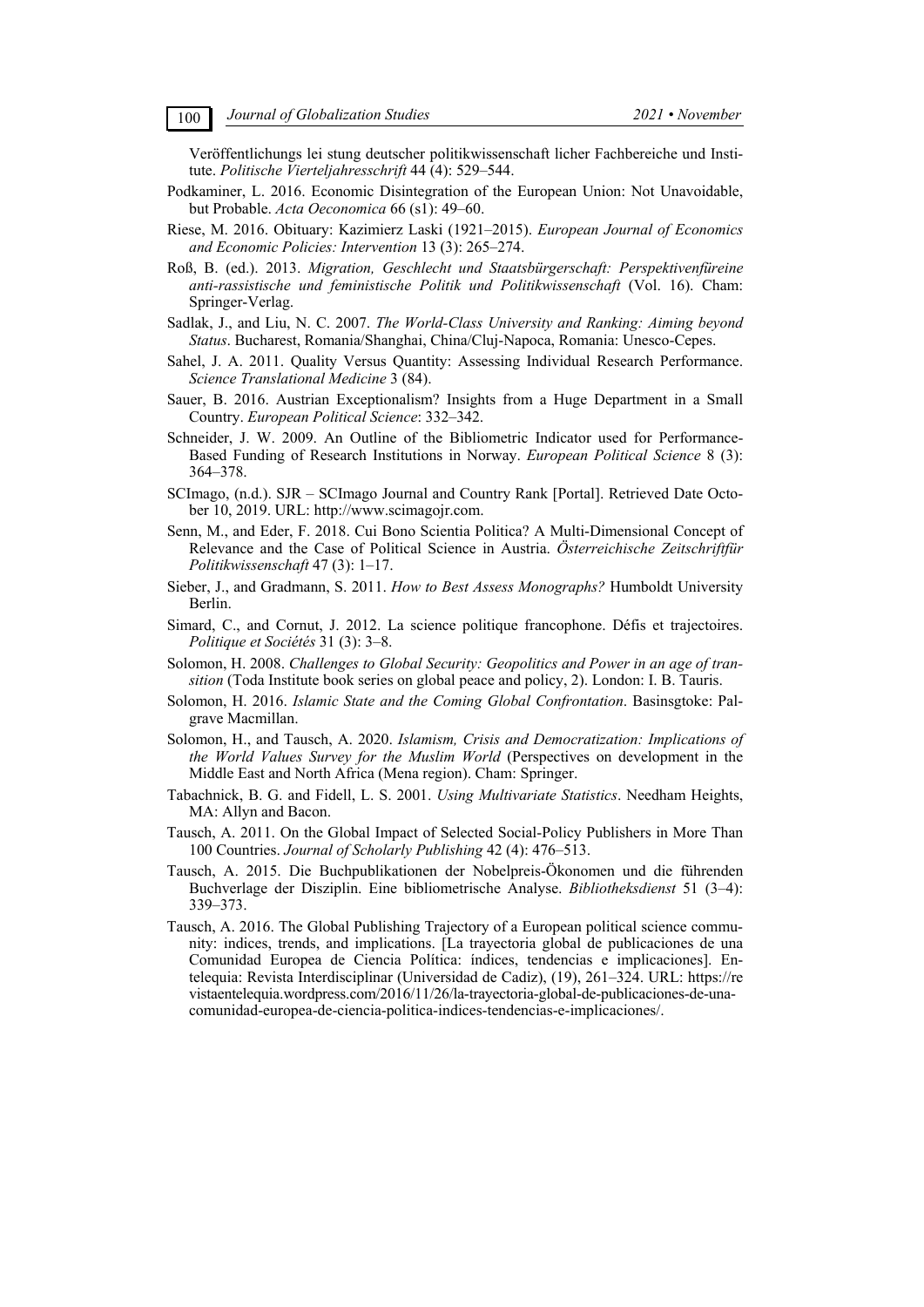- Tausch, A. 2018. The Market Power of Global Scientific Publishing Companies in the Age of Globalization: An Analysis Based on the *OCLC Worldcat*. *Journal of Globalization Studies* 9 (2). URL: https://www.sociostudies.org/upload/sociostudies.org/journal/jogs/ 2018\_2/063-091.pdf; https://doi.org/10.30884/jogs/2018.02.05.
- Tausch, A. 2020. The Political Geography of Shoah Knowledge and Awareness, Estimated from the Analysis of Global Library Catalogues and Wikipedia User Statistics. *Jewish Political Studies Review* 3.
- Tausch, A., and Heshmati, A. 2017. Testing Turkey's Place within the Maps of Global Economic, Political and Social Values. *Polish Political Science Review* 5 (1): 73–110.
- Tausch, A., Heshmati, A., and Karoui, H. 2015. *The Political Algebra of Global Value Change. General Models and Implications for the Muslim World*. New York: Nova Science Publishers.
- Taylor, P., and Braddock, R. 2007. International University Ranking Systems and the Idea of University Excellence. *Journal of Higher Education Policy and Management* 29 (3): 245–260.
- Torres-Salinas, D., Robinson-García, N., and López-Cózar, E. D. 2012. *Towards a Book Publishers Citation Reports. First approach using the Book Citation Index*. arXiv preprint arXiv:1207.7067.
- Torres-Salinas, D., Robinson-García, N., Cabezas-Clavijo, Á., and Jiménez-Contreras, E. 2014. Analyzing the Citation Characteristics of Books: Edited Books, Book Series and Publisher Types in the Book Citation Index. *Scientometrics* 98 (3): 2113–2127.
- Torres-Salinas, D., Robinson-Garcia, N., Miguel Campanario, J., and Delgado López-Cózar, E. 2014. Coverage, Field Specialisation and the Impact of Scientific Publishers Indexed in the Book Citation Index. *Online Information Review* 38 (1): 24–42.
- Torres-Salinas, D., Rodríguez-Sánchez, R., Robinson-García, N., Fdez-Valdivia, J., and García, J. A. 2013. Mapping Citation Patterns of Book Chapters in the Book Citation Index. *Journal of Infometrics* 7 (2): 412–424.
- UNDP United Nations Development Program. 2013. *Human Development Report 2013. The rise of the South: Human Progress in a Diverse World*. New York: United Nations Development Program and Oxford University Press.
- Usher, A., and Savino, M. 2007. A Global Survey of University Ranking and League Tables. *Higher Education in Europe* 32 (1): 5–15.
- Vinkler, P. 2010. *The Evaluation of Research by Scientometric Indicators*. Oxford [England]: Chandos Publishing.
- Waltman, L., and Schreiber, M. 2013. On the Calculation of Percentile-Based Bibliometric Indicators. *Journal of the American Society for Information Science and Technology* 64 (2): 372–379.
- White, H. D.; Boell, Sebastian K.; Yu, H.; Davis, M.; Wilson, C. S.; Cole, Fletcher T. H. J. 2009. *Libcitation*s: A Measure for Comparative Assessment of Book Publications in the Humanities and Social Sciences. *Journal of the American Society for Information Science and Technology*, 60 (6): 1083–1096.
- Zuccala, A. A., and White, H. D. 2015. Correlating *Libcitation*s and Citations in the Humanities with *Worldcat* and *Scopus* Data. In Salah, A. A. *et al*. (es.), *Proceedings of the 15th International Society for Scientometrics and Informetrics (ISSI), Istanbul, Turkey, 29th June to 4th July, 2015* (pp. 305–316). Bogazici University.